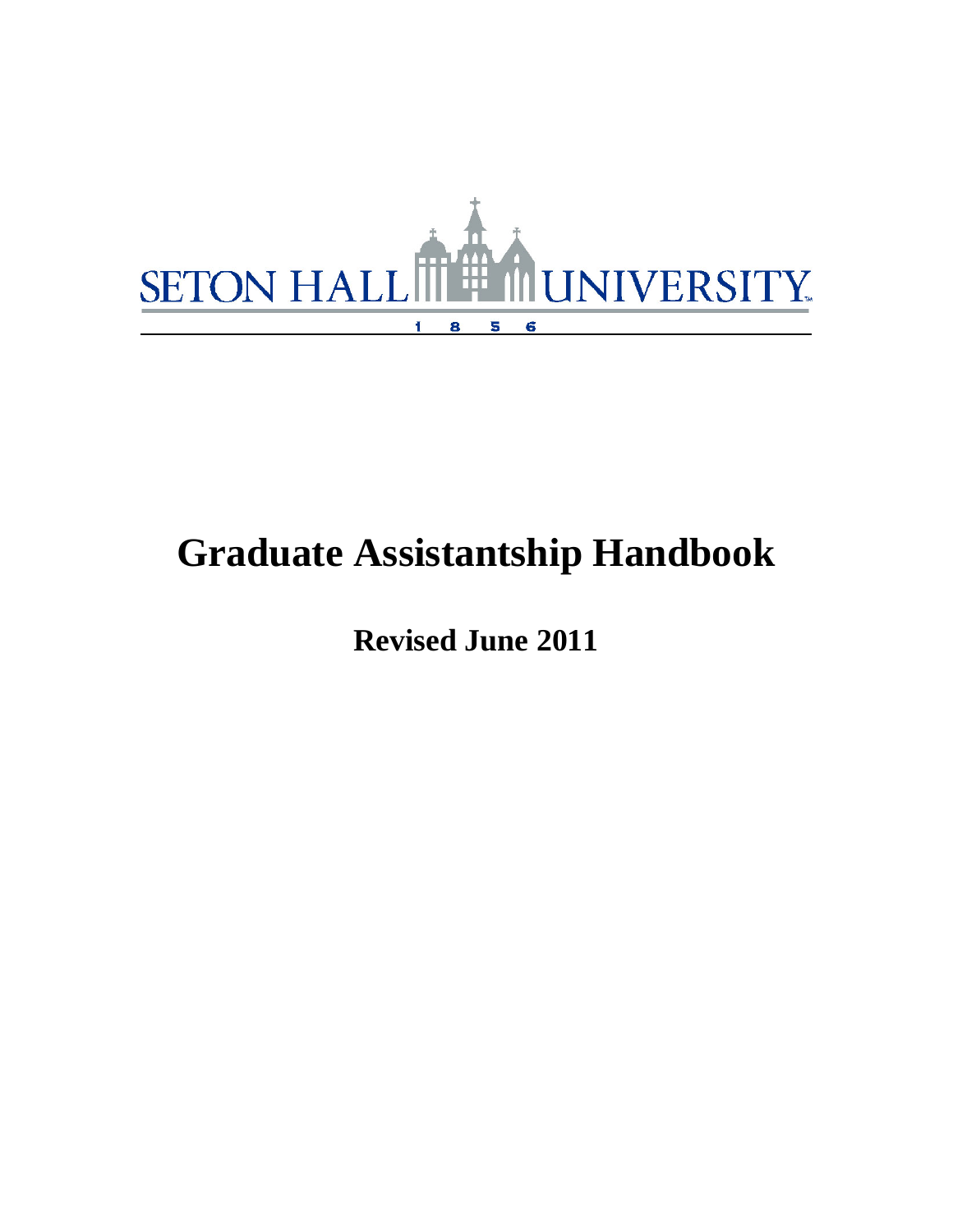# **Table of Contents**

# **Appendices**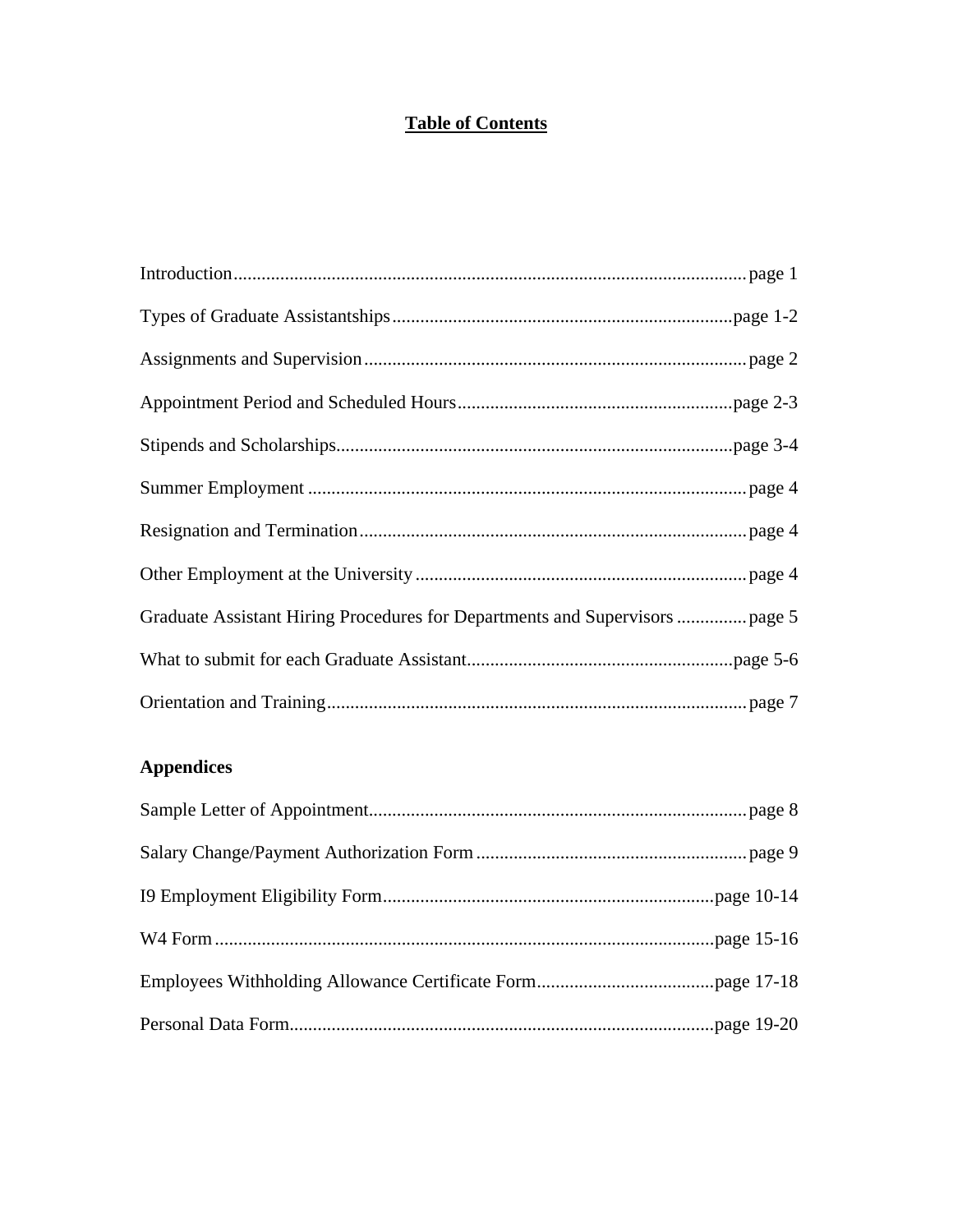#### **Introduction**

The Seton Hall University graduate assistantship program provides full tuition along with a stipend to a select number of full-time graduate students each year. The students receive access to subsidized high quality graduate education, while the University is able to make use of the talent within its own ranks. Each year, several hundred admitted graduate students apply for the assistantship program, of which approximately 75 are accepted. Most of the assistantships are held for two to three years. The majority of assistantships are given to students enrolled in the academic department which holds the assistantship, although over a third are supervised by administrative departments.

Some students are awarded graduate assistant positions upon their admission to their graduate program. Others are obtained by applying directly to the relevant department. Students interested in obtaining a graduate assistantship must first be admitted on a full-time basis to a graduate degree program at Seton Hall. Upon admission, they should go to the graduate student financial aid homepage at

http://www.shu.edu/applying/graduate/grad-finaid.cfm.

Click on the **GA Jobs Database** to see a list of all of the posted graduate assistantships open for the coming year. Note that this list is constantly changing, as new graduate assistantships become available and as open positions are filled. Each position is accompanied by a description of required skills, as well as a note telling whether priority for that position is given to students enrolled in particular departments. If you see a position which matches your qualifications, apply directly by following the directions and attaching your resume and pasting your personal statement in the comment section.

Supervisors hiring for a particular position will contact you if you meet the required qualifications. We recommend that you check the Jobs Database frequently and apply for those positions for which you are competitively qualified. Most positions will be filled through this process.

#### **Types of Graduate Assistantships**

The term "**Graduate Assistant**" or "GA" is an umbrella term for three different categories of responsibilities performed by full-time graduate students who have been awarded an assistantship. The categories of graduate assistantships and the differences among them are as follows:

*Teaching Assistants* (TAs) have responsibility for instruction, laboratory supervision, lab preparation, tutoring, grading and other similar instructional activities.

*Faculty Research Assistants* (RAs) have responsibility for assisting faculty, departmental, school or University research endeavors.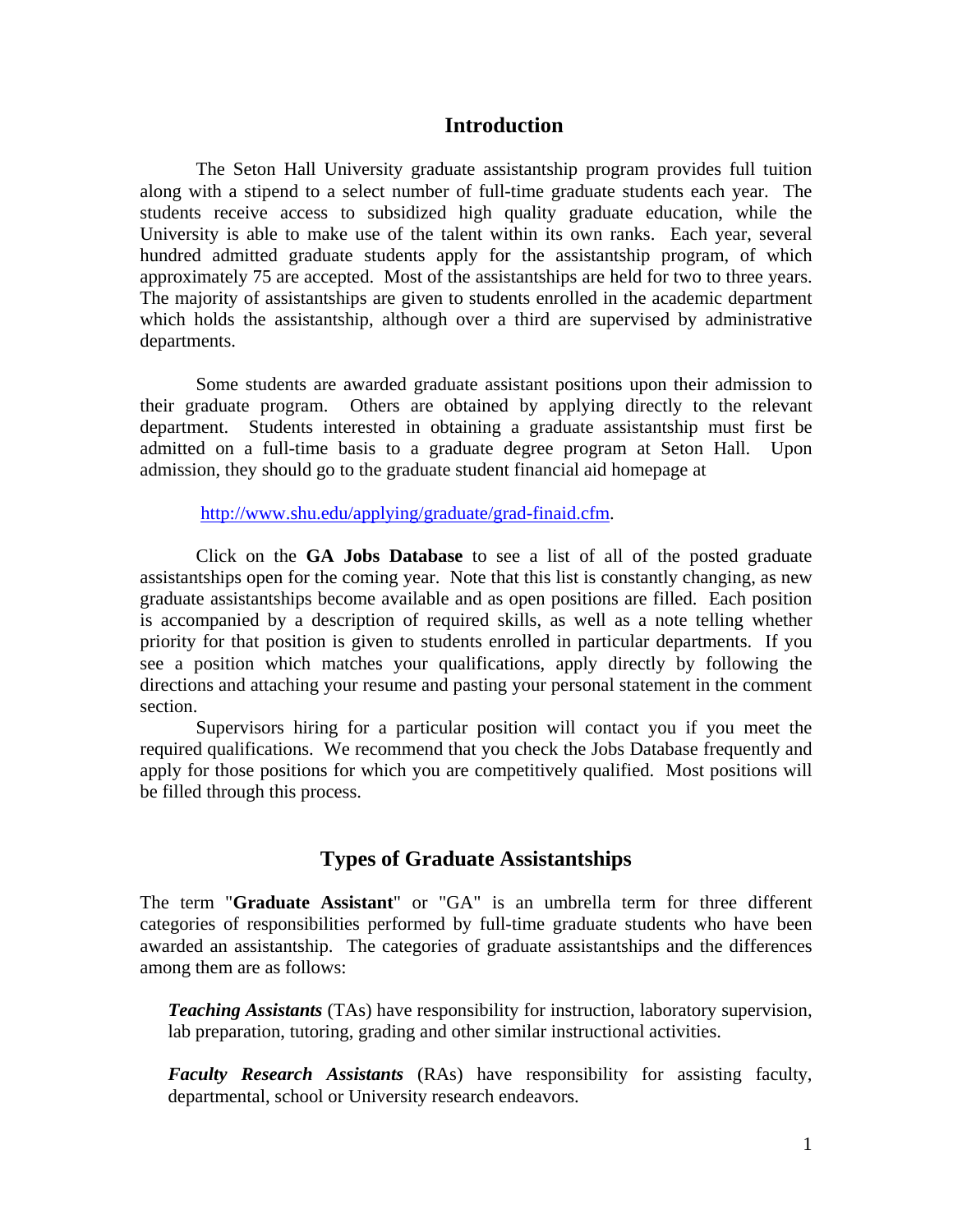*Administrative Research Assistants* (usually referred to as GAs) have responsibility for a broad range of carefully defined professional support functions including researching topical subjects, preparing statistical reports and other unique duties as assigned by their supervisors.

# **Assignments and Supervision**

Departments employing graduate assistants conduct the regular supervision and evaluation of the graduate assistant's performance. Departments must provide to both the graduate assistant and the Office of the Provost a written description of the duties the graduate assistant is expected to perform at the time the position is offered.

Generally the duties performed by the graduate assistant are to be congruent both with educational level of the student and the category of assistantship. Graduate assistants should not routinely be assigned menial tasks. The chain of command to be followed when concerns arise about the appropriate duties is Supervisor, Chair of Supervisor, Dean, Vice Provost.

### **Appointment Period and Scheduled Hours**

Since the duties, responsibilities, working conditions and stipends vary by type of assistantship, comparisons may lead to false conclusions.

Graduate assistants are generally appointed yearly for either a nine or ten month period. Appointments generally begin each academic year on the first day of graduate classes and terminate nine or ten months later. Normally, students pursuing a master's level degree hold an assistantship for two years; doctoral students are generally limited to three years beyond the master's degree. Departments consider performance before a graduate assistant is reappointed. Due notice to the graduate assistant is required if the student's assistantship will not be renewed.

Graduate assistants, typically, are expected to be available for assignments 20 hours per week throughout their appointment period. (Law school students are precluded by the ABA from working more than 15 hours per week for their first year of studies)**. Please note: work schedules vary by type of assistantship.**

- a. *Teaching Assistants* (TAs) follow the Academic Calendar, and perform duties when the University is open and classes are in session. Generally TAs are not required to come to campus when classes are not in session.
- b. *Faculty Research Assistants* (RAs) also follow the Academic Calendar and may be expected by their supervisor to come in when classes are not in session. Hours are scheduled by mutual agreement between the supervisor and the assistant, and should total 20 hours per week.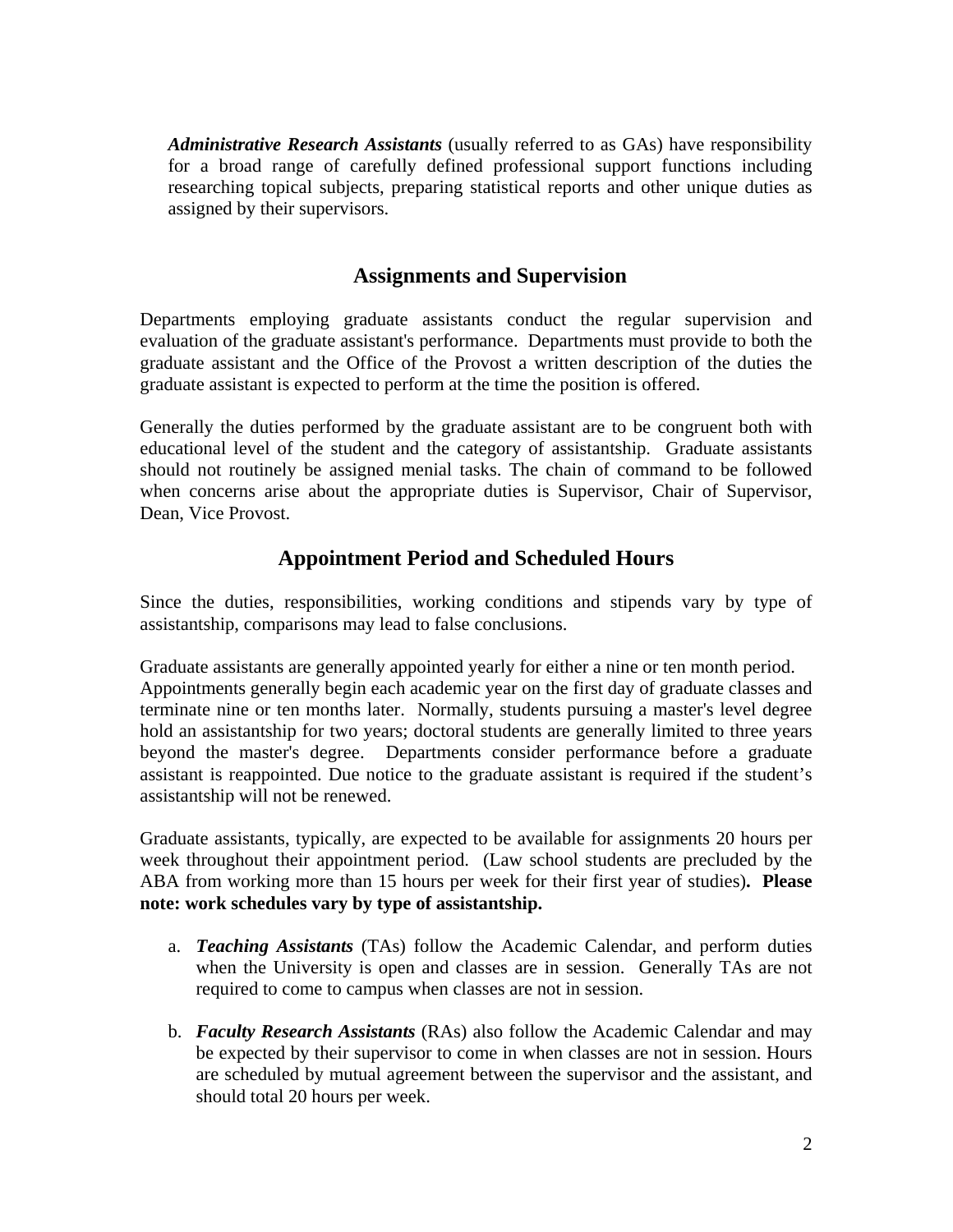c. *Administrative Research Assistants* (usually referred to as GAs) follow the University Calendar, not the Academic Calendar. They are expected to function within the structure of their particular office. Except for a mutually agreed upon schedule adjustment administrative/student service graduate assistants are obligated to follow the regular schedule of their respective offices.

Graduate Assistants first and foremost are students. Assistantships are designed to contribute to the students' academic and professional development. Scheduled hours missed due to illness, religious obligations, or mutually agreed upon adjustments for matters such as exams are to be made up at a mutually agreed upon times. However, all graduate students are entitled to holidays during which their unit of the University is **closed**, such as Thanksgiving Thursday and Friday and appropriate Christmas break.

### **Stipends and Scholarships**

Stipends vary depending upon the type of assistantship (teaching, research, administration) held, the discipline in which the student works, and where the student is in his/her studies. While stipends vary by type of assistantship, they are similar for a given type. The amount of the stipend is approved by the division head.

Graduate assistants may be awarded a scholarship of **up to 24 credits in their program** for an academic year appointment. For continuing Graduate Assistants, credits may begin with the May Intersession and end with the spring semester. Graduate assistants are not free to choose from all course offerings of the University. (For example, non credit classes are not covered.) **For Law School Students, the scholarship limit is 18 credits**. Graduate assistants are required to carry **a minimum of 9 credits and a maximum of 12 credits per semester in their program.** In the semester in which a graduate assistant completes his or her program, the minimum credit load does not apply. **There is no right to unused credits. Credits may only be applied to program requirements**. Please note that unused credits can not be used in any later semester, **particularly not in a semester when the student is no longer a graduate assistant**. The scholarship may not be used to audit a course. A graduate assistant who desires to audit a course should request audit status during pre-registration/registration and complete the appropriate form in Enrollment Services.

Periodically, graduate students may find that they have to take an undergraduate course or a course not included in the requirements for a degree program in order to either meet a prerequisite requirement, or in order to master a set of skills necessary to engage in graduate study. Graduate Assistantships do not cover tuition for such courses, and thus graduate students carrying graduate assistantships must pay tuition for such courses out of pocket. The exception to this policy comes when a program agrees to grant credit for such a course on a substitution basis within the program.

Graduate assistants are responsible for paying all University fees in a timely fashion. No late fee should be charged as a result of the scholarship not being processed in a timely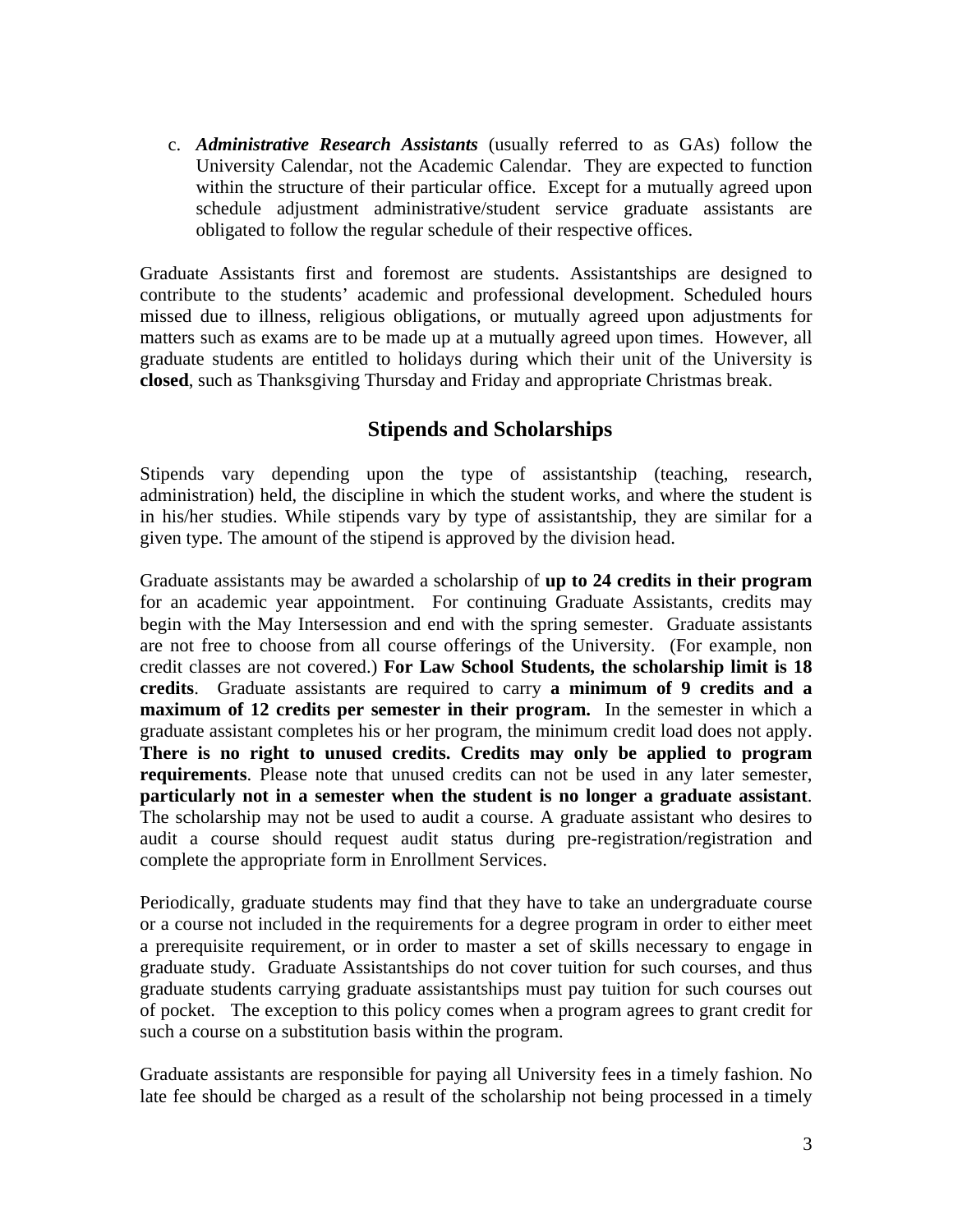fashion by the University. Should this occur, the graduate assistant's immediate supervisor will help resolve the matter.

#### **Summer Employment**

Graduate assistantships are for the academic year only. However, some departments or colleges may choose to offer graduate assistants summer employment. No graduate assistant is guaranteed summer employment, nor does employment over one summer guarantee employment the following summer. Your supervisor is best positioned to advise you on the likelihood of summer employment.

#### **Resignation and Termination**

A graduate assistant who resigns prior to the end of his/her appointment is liable, on a pro-rated basis, for payment of all tuition and fees applicable to the semester in which the resignation takes place. Graduate assistants must maintain a 3.0 cumulative grade point average. If the grade point average falls below a 3.0, or if the graduate assistant receives a failing grade in a course, the graduate assistantship will not be awarded for the following semester. If, at the end of that semester, the student has raised his or her grade point average above a 3.0, he or she may reapply for a graduate assistantship for the semester following.

#### **Other Employment at the University**

As a general rule, Graduate Assistants whose work requirements fall below 20 hours per week may pursue other university employment, provided that their aggregate hours do not exceed twenty hours per week. Additional work or restriction that may impact your graduate assistantship should be reviewed by the Office of the Provost.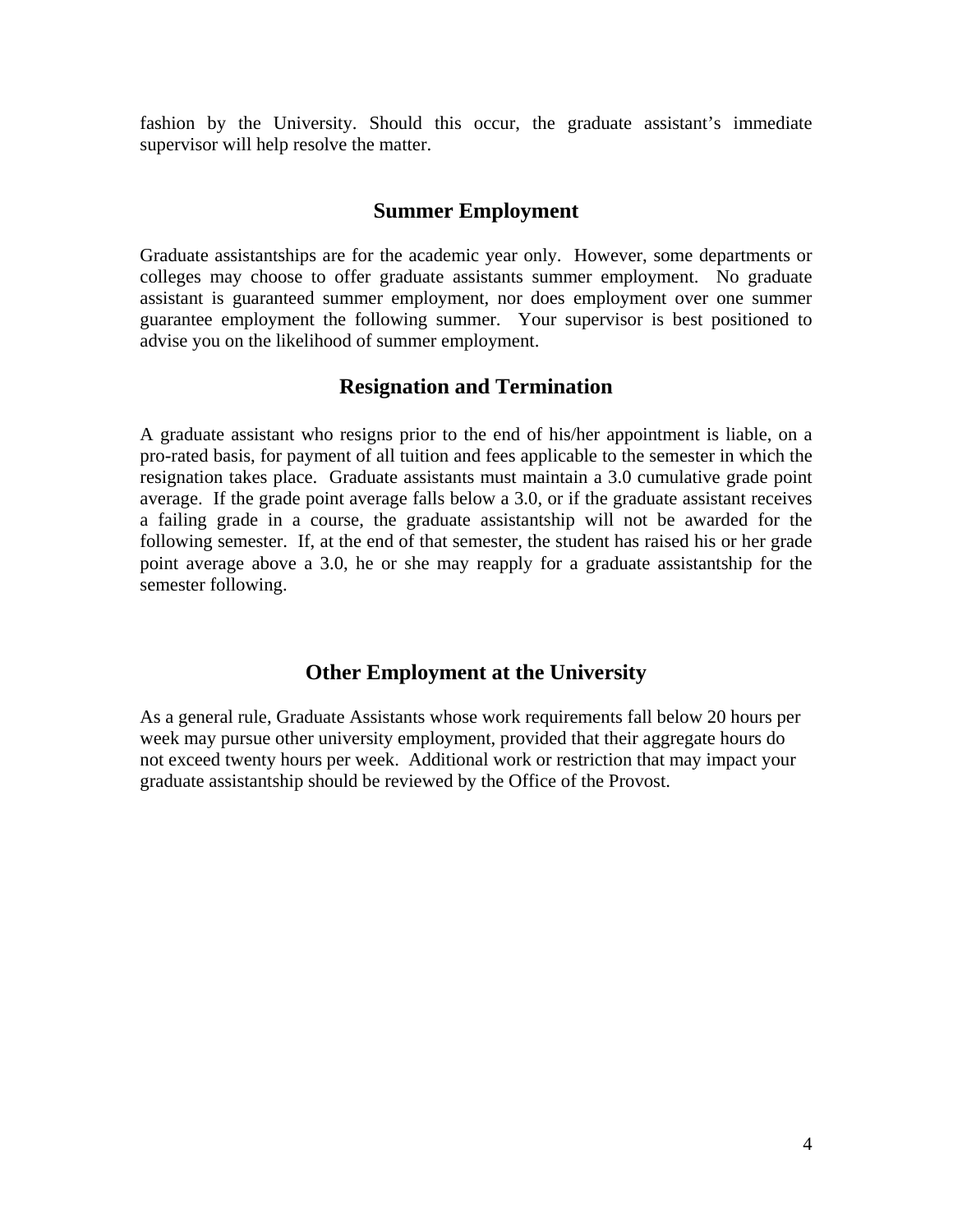# **Graduate Assistant Hiring Procedures for Departments and Supervisors**

All open graduate assistantships for the coming year must be posted on the **GA Job Database**. Contact Catherine Jeffrey in the Office of the Provost for authorial access to the database. After posting the position, students will apply directly for the position using the automatic application function embedded in the database.

An offer of an assistantship should be made only in writing and contain all of the rights, responsibilities, duties and expectations of the position. A job description for the position should be provided to the candidate and to the Office of the Provost. (See sample letter).

Upon receipt of a signed letter of appointment from the successful candidate, several forms must be completed (see chart below). Blank graduate award notices may be obtained from Catherine Jeffrey, ext. 9255. All graduate assistants must complete I-9, W-4 and Personal Data forms available from Human Resources.

#### **What to submit for each Graduate Assistant**:

| <b>Graduate Award Notice</b>               | <b>All Gas</b>                |
|--------------------------------------------|-------------------------------|
| <b>Salary Change/Payment Authorization</b> | <b>All Gas</b>                |
| Form                                       |                               |
| <b>Appointment Letter</b>                  | <b>All Gas</b>                |
| <b>Job Description</b>                     | <b>All Gas</b>                |
| $W-4$                                      | <b>New GAs only</b>           |
| $I-9$                                      | <b>New GAs only</b>           |
| <b>Personal Data Form (PDF)</b>            | <b>New GAs only</b>           |
| <b>Social Security Card</b>                | <b>International Students</b> |

#### **CHECKLIST**

#### **University policy requires the following:**

1**. Graduate Assistant Award Notice.** For each graduate assistant, both new and returning, the graduate assistant's supervisor must complete and forward a Graduate Award Notice to Office of the Provost. The form will then be forwarded to Enrollment Services so that the graduate assistant's balance due is adjusted for the scholarship awarded.

2. **Salary Change/Payment Authorization Form.** For each graduate assistant, both new and returning, the graduate assistant's supervisor must complete and forward a Salary Change/Payment Authorization Form to Office of the Provost. The form will be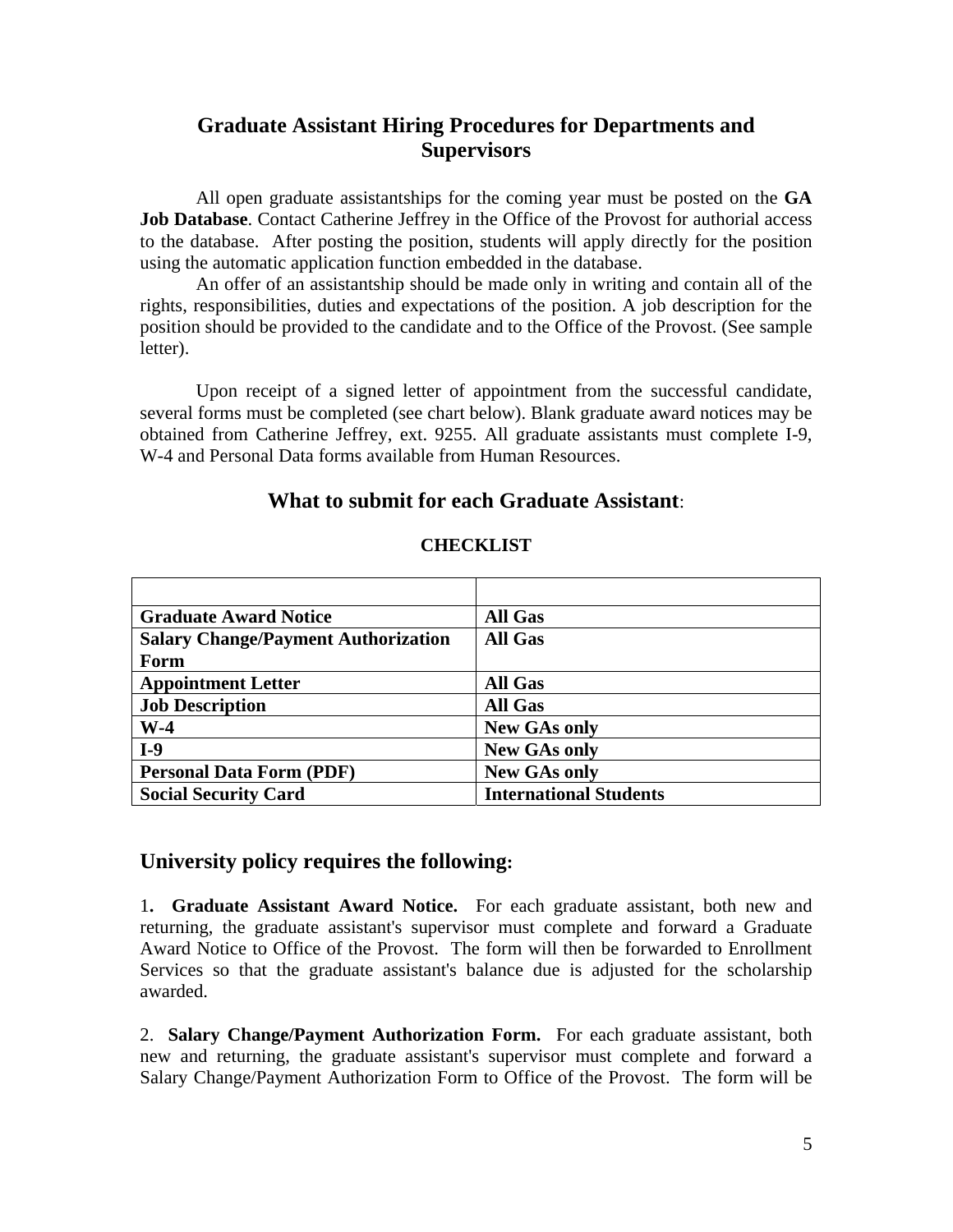forwarded to Human Resources to ensure that the graduate assistant receives a paycheck at the end of each month.

3. **Letter of Appointment.** All hiring departments/supervisors must provide to each graduate assistant, both new and returning, a formal letter of appointment each academic year. A letter of appointment should state the starting and ending dates of the graduate assistant appointment, as well as the amount of the stipend, the number of credits allowed and the standards of satisfactory job performance and academic performance. It should be made clear to the graduate assistant that s/he must meet appropriate academic standards, as determined by his/her respective program, and that program academic standards must be maintained to retain the assistantship. The appointment letter should be approved by the dean or director of the department. The graduate assistant must sign and return a copy of the letter indicating his or her acceptance of the terms and conditions of the appointment.

4. **Job Description**. All hiring departments must provide to the graduate assistant a written job description. A copy of the job description must be sent to Office of the Provost.

5**. Personal Data Form.** Newly appointed graduate assistants **only** must fill out the (PDF).

# **Federal Law Requires the Following:**

6. **W-4 and I-9 Forms**. Newly appointed graduate assistants **only** must fill out a W-4 and an I-9 form in Human Resources.

**7. International Students**. International students who have 999 identification numbers in Seton Hall's student system **cannot be paid** until they obtain a Social Security Card. Information on how to obtain a Social Security Card is available from Office of International Program, Presidents Hall, Room 322. The phone number is 973-761-9072.

# **State Law Requires the Following**:

**8. Health Insurance**. Full-time students must carry health insurance. For more Information, contact Student Services at (973) 761-9175.

**9**. **Immunization Record**.All new matriculated students must provide a valid record of immunization or evidence of immunity as a condition of admission or enrollment. For more information, contact Health Services at (973) 761-9175.

**Please note: The Graduate Award Notice, Salary Change/Payment Authorization Form, Appointment Letter, W-4, I-9, PDF and Job description, should be submitted to Office of the Provost for prompt processing. Sending forms to other offices will delay the graduate assistant's paycheck and/or tuition remission**.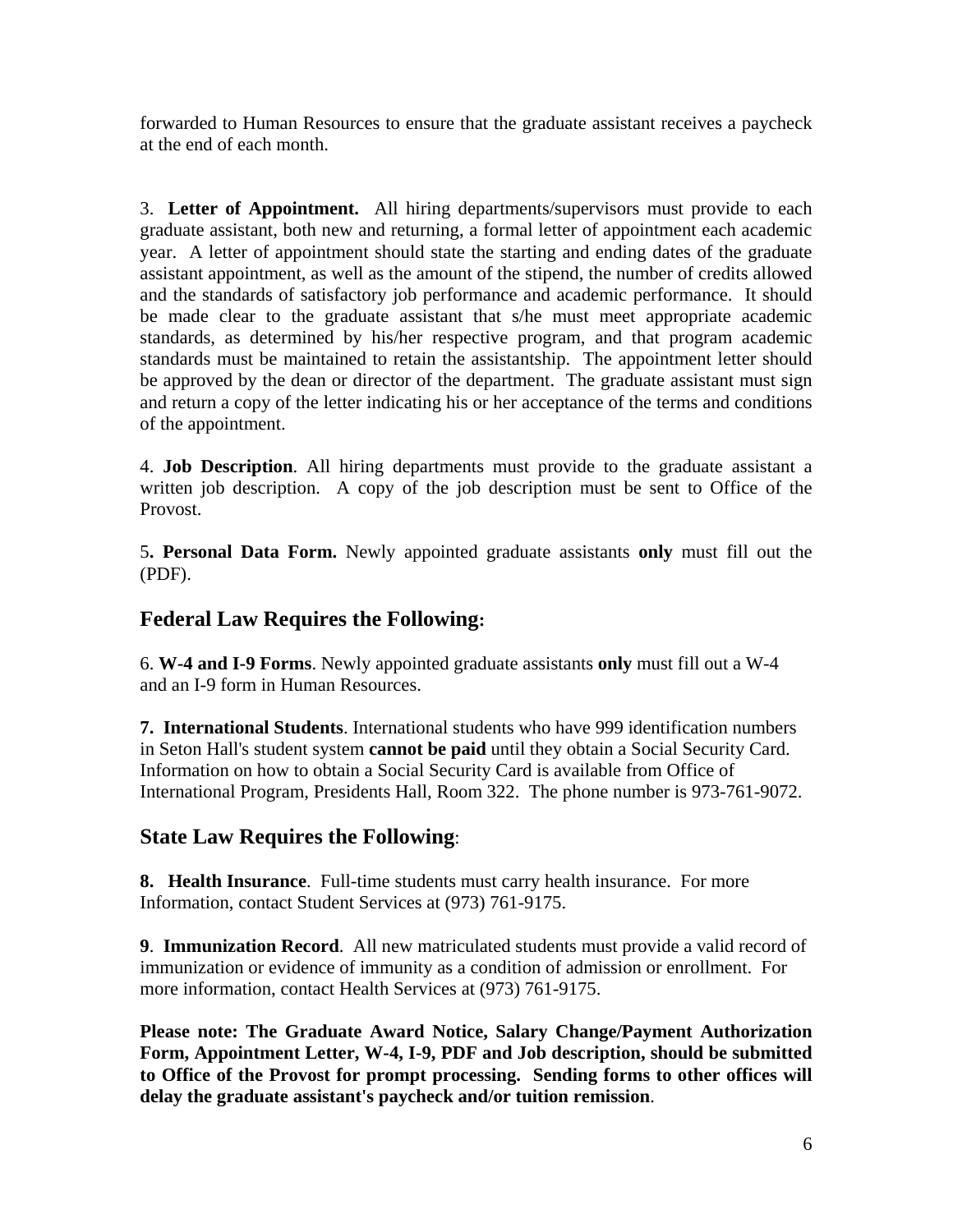A sample appointment letter, copy of Graduate Award Notice, Salary Change/Payment Authorization Form, W-4, I-9 and PDF are included in this Handbook.

# **Orientation and Training**

The Office of the Provost provides general information and acts as University liaison for graduate assistants.

Departments and colleges may conduct their own orientation and training programs.

Departments employing graduate assistants as teaching assistants are responsible for designating a mentor for each teaching assistant. Departments are also responsible for developing a program, to be approved by the dean, that provides counseling and support for teaching assistants as well as supervision for their work.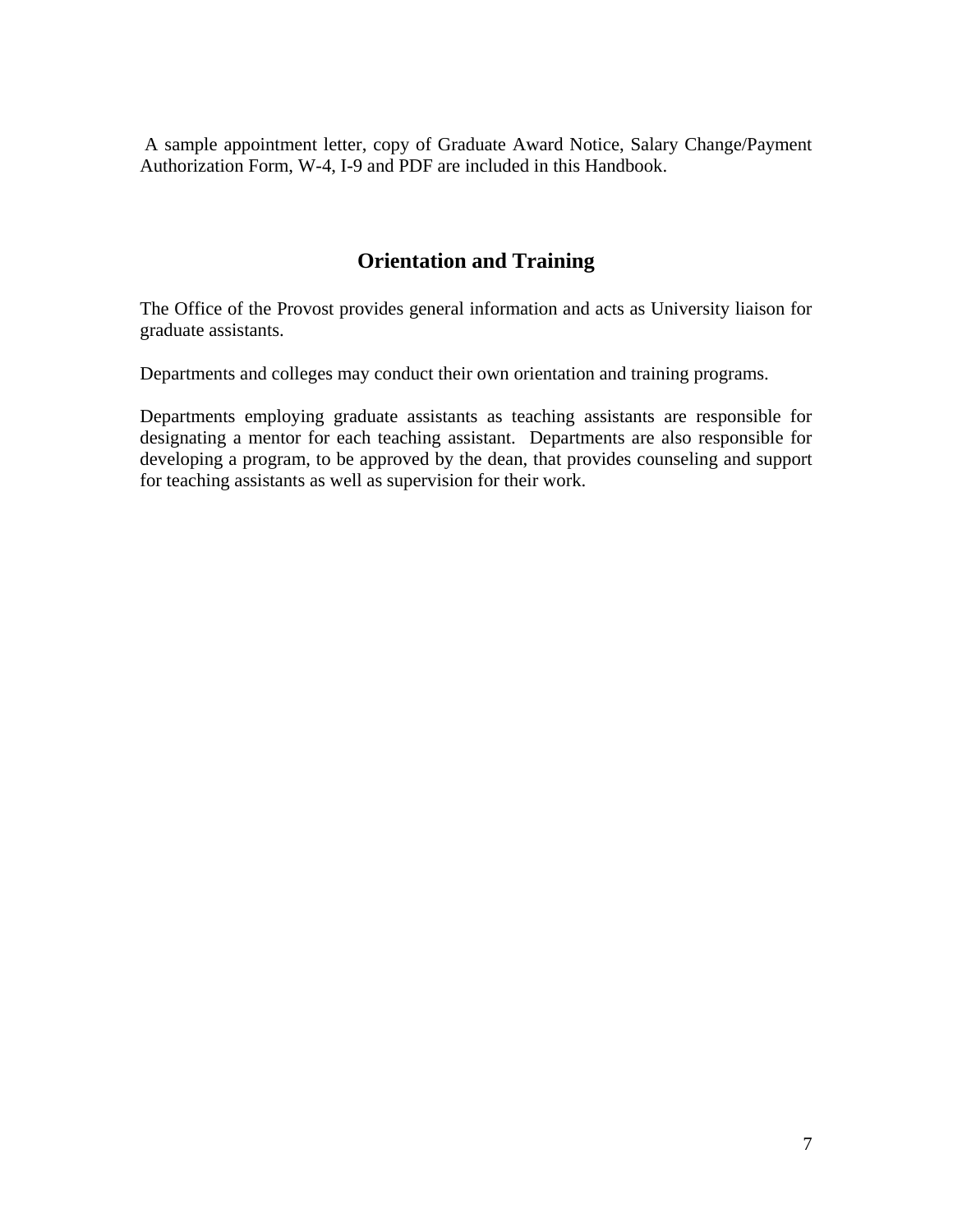### **Sample Letter of Appointment**

Today's Date

Mr./Ms. Graduate Assistant Address **Address** 

Dear XXX

It is with great pleasure that I offer you the position as Graduate Assistant for (department) for the academic year XXXX-XXXX, effective (beginning date) and ending (ending date).

*For the academic year*, this position provides you with tuition remission up to a maximum of 24 cumulative credits, *or the number of credits required for you to complete your program, whichever is less (maximum 12 credits per semester)***. Tuition remission will not cover courses that do not apply to your degree, nor will it cover courses beyond the number of credits you need to graduate. You will also receive a stipend of \$XXX/month,** to be paid over 9/10 months.

As a Graduate Assistant, your responsibilities will include (teaching, research administrative support XXXXX), and other duties as assigned for the (department). Please be aware that you must maintain a GPA of 3.0 to retain this assistantship.

**You are required to work 20 hours per week. As an administrative GA you are required to work whenever the University is open regardless of whether or not classes are held. This includes Spring Break. (Please include here any specific details of the appointment that you wish)** 

Again, welcome to (department), we look forward to working with you.

| Sincerely,              | I agree to the terms and conditions of the GA<br>Appointment as described above. |
|-------------------------|----------------------------------------------------------------------------------|
| (Supervisor)<br>(Title) | Student                                                                          |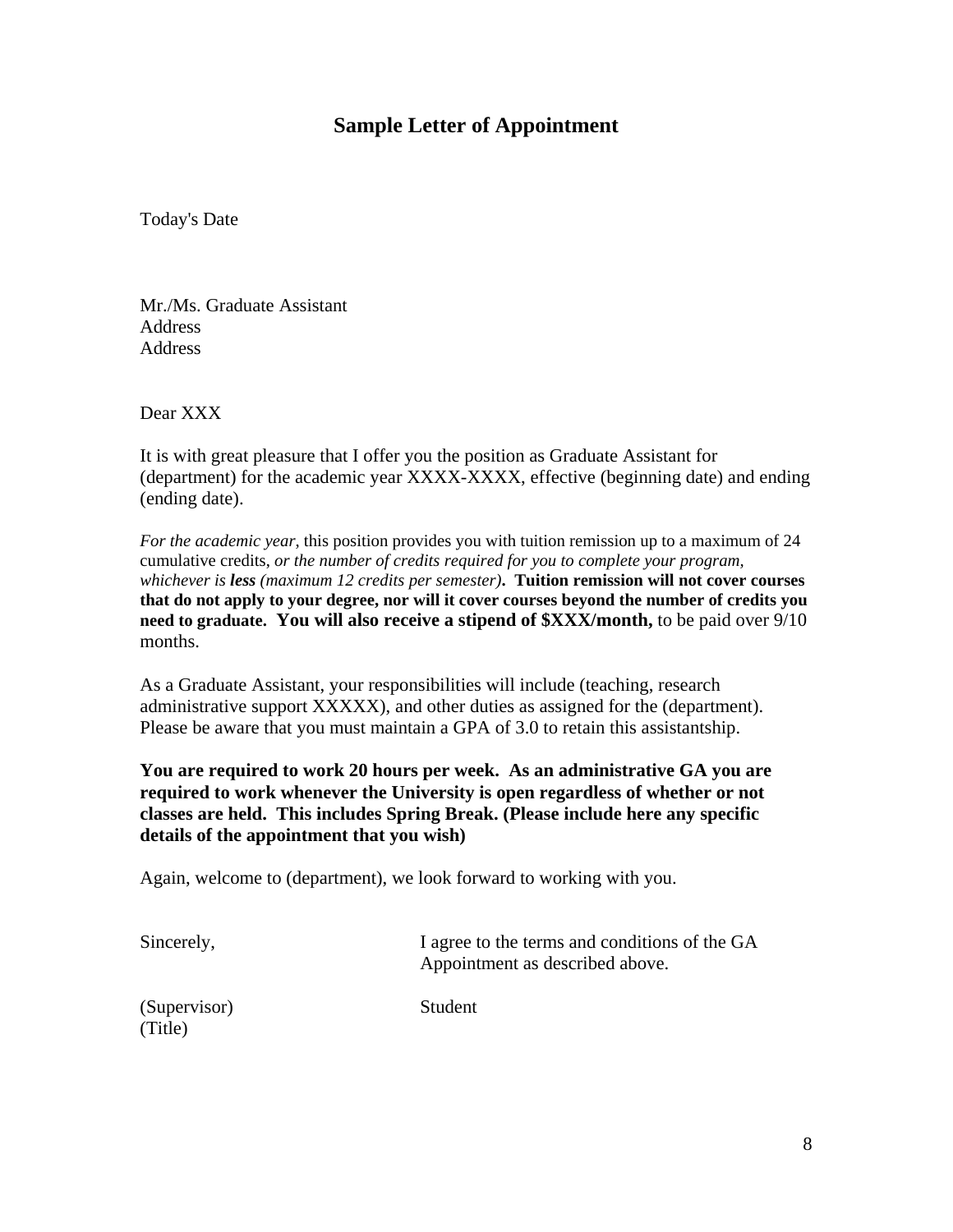

|                                                                                                                                                                                                                                | <b>Salary Change / Payment Authorization Form</b><br>(Return to Human Resources)           | UNIVERS<br>8<br>1.<br>5         |
|--------------------------------------------------------------------------------------------------------------------------------------------------------------------------------------------------------------------------------|--------------------------------------------------------------------------------------------|---------------------------------|
| Employee Name (Last,First): CWID: CWID: CWID: CWID: CWID: CALCULAR CONTENT AT A CONTENT AT A CONTENT AT A CONTENT AT A CONTENT AT A CONTENT AT A CONTENT AT A CONTENT AT A CONTENT AT A CONTENT AT A CONTENT AT A CONTENT AT A |                                                                                            |                                 |
|                                                                                                                                                                                                                                |                                                                                            |                                 |
|                                                                                                                                                                                                                                | <b>Effective Date</b>                                                                      |                                 |
| PART A - Base Pay Adjustments                                                                                                                                                                                                  |                                                                                            |                                 |
| <b>Complete All Fields</b>                                                                                                                                                                                                     | Current Information ("From")                                                               | Proposed New ("To")             |
| Position #                                                                                                                                                                                                                     |                                                                                            |                                 |
| <b>Job Title</b><br><u> 1989 - John Stein, Amerikaansk politiker (</u>                                                                                                                                                         |                                                                                            |                                 |
| Grade                                                                                                                                                                                                                          |                                                                                            |                                 |
| Hourly Rate<br><u> 1980 - Johann Stoff, Amerikaansk politiker (</u>                                                                                                                                                            |                                                                                            |                                 |
| <b>Annual Salary</b>                                                                                                                                                                                                           |                                                                                            |                                 |
| Months Per Year (if less than 12 months, also list<br>specific months)                                                                                                                                                         |                                                                                            |                                 |
| <b>Scheduled Hours Per Week</b>                                                                                                                                                                                                |                                                                                            |                                 |
| Supervisor                                                                                                                                                                                                                     |                                                                                            |                                 |
| Basis for Change (Check one):<br><b>PART B - Base Stipend Payments</b>                                                                                                                                                         | Promotion: $\Box$<br>Demotion:<br>$\mathbf{I}$<br>Leave:                                   | Other:                          |
|                                                                                                                                                                                                                                |                                                                                            |                                 |
| Amount of payment Per Month:                                                                                                                                                                                                   |                                                                                            |                                 |
| Position #:                                                                                                                                                                                                                    |                                                                                            |                                 |
|                                                                                                                                                                                                                                | Pay Period Start:                                                                          |                                 |
|                                                                                                                                                                                                                                | Pay Period End:                                                                            |                                 |
| <b>Budget to be charged: (Required)</b>                                                                                                                                                                                        |                                                                                            |                                 |
|                                                                                                                                                                                                                                | Percent: _______                                                                           |                                 |
|                                                                                                                                                                                                                                | Percent:                                                                                   |                                 |
| Index: _________________ Acct: _______________                                                                                                                                                                                 | Percent:                                                                                   |                                 |
| Index: Acct:                                                                                                                                                                                                                   | Percent: _______                                                                           |                                 |
| <b>Comments/Additional Details:</b>                                                                                                                                                                                            |                                                                                            |                                 |
|                                                                                                                                                                                                                                |                                                                                            |                                 |
|                                                                                                                                                                                                                                |                                                                                            |                                 |
| Supervisor:                                                                                                                                                                                                                    | Print Name _____________________________Signature: _____________________________           | Date: _______                   |
| <b>Budget Center Manager:</b>                                                                                                                                                                                                  |                                                                                            |                                 |
|                                                                                                                                                                                                                                | Print Name ________________________Signature: _____________________________Date: _________ |                                 |
| Division Head:                                                                                                                                                                                                                 |                                                                                            |                                 |
|                                                                                                                                                                                                                                | Print Name ______________________________Signature: ____________________________           | Date: $\_\_$                    |
|                                                                                                                                                                                                                                | JCRE Code:________________                                                                 | Date: _________________________ |
| Budget Office: Management of the Budget Office:                                                                                                                                                                                | Date: 1                                                                                    | FTE: Andrew State               |
|                                                                                                                                                                                                                                |                                                                                            | $ -9$<br>PDF □ Rehire<br>W4     |
|                                                                                                                                                                                                                                |                                                                                            | ID#<br>DD<br>ID Card            |
|                                                                                                                                                                                                                                |                                                                                            |                                 |

9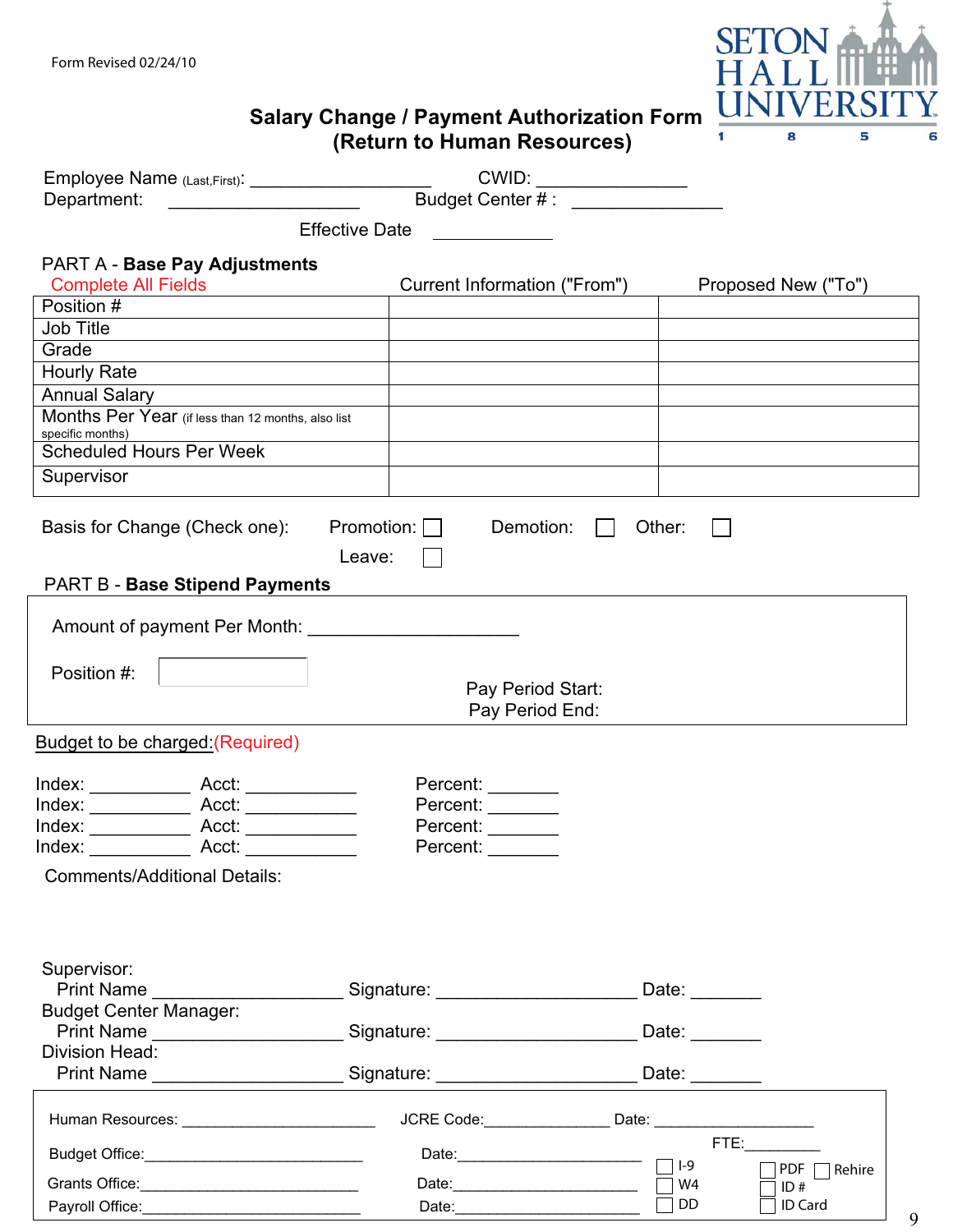#### **Instructions**

**Read all instructions carefully before completing this form.** 

**Anti-Discrimination Notice.** It is illegal to discriminate against any individual (other than an alien not authorized to work in the United States) in hiring, discharging, or recruiting or referring for a fee because of that individual's national origin or citizenship status. It is illegal to discriminate against work-authorized individuals. Employers **CANNOT** specify which document(s) they will accept from an employee. The refusal to hire an individual because the documents presented have a future expiration date may also constitute illegal discrimination. For more information, call the Office of Special Counsel for Immigration Related Unfair Employment Practices at 1-800-255-8155.

#### **What Is the Purpose of This Form?**

The purpose of this form is to document that each new employee (both citizen and noncitizen) hired after November 6, 1986, is authorized to work in the United States.

#### **When Should Form I-9 Be Used?**

All employees (citizens and noncitizens) hired after November 6, 1986, and working in the United States must complete Form I-9.

#### **Section 1, Employee**

This part of the form must be completed no later than the time of hire, which is the actual beginning of employment. Providing the Social Security Number is voluntary, except for employees hired by employers participating in the USCIS Electronic Employment Eligibility Verification Program (E-Verify). **The employer is responsible for ensuring that Section 1 is timely and properly completed.**

**Noncitizen nationals of the United States** are persons born in American Samoa, certain former citizens of the former Trust Territory of the Pacific Islands, and certain children of noncitizen nationals born abroad.

**Employers should note** the work authorization expiration date (if any) shown in **Section 1**. For employees who indicate an employment authorization expiration date in **Section 1**, employers are required to reverify employment authorization for employment on or before the date shown. Note that some employees may leave the expiration date blank if they are aliens whose work authorization does not expire (e.g., asylees, refugees, certain citizens of the Federated States of Micronesia or the Republic of the Marshall Islands). For such employees, reverification does not apply unless they choose to present

in Section 2 evidence of employment authorization that contains an expiration date (e.g., Employment Authorization Document (Form I-766)).

#### **Preparer/Translator Certification**

The Preparer/Translator Certification must be completed if **Section 1** is prepared by a person other than the employee. A preparer/translator may be used only when the employee is unable to complete **Section 1** on his or her own. However, the employee must still sign **Section 1** personally.

#### **Section 2, Employer**

For the purpose of completing this form, the term "employer" means all employers including those recruiters and referrers for a fee who are agricultural associations, agricultural employers, or farm labor contractors. Employers must complete **Section 2** by examining evidence of identity and employment authorization within three business days of the date employment begins. However, if an employer hires an individual for less than three business days, **Section 2** must be completed at the time employment begins. Employers cannot specify which document(s) listed on the last page of Form I-9 employees present to establish identity and employment authorization. Employees may present any List A document **OR** a combination of a List B and a List C document.

> If an employee is unable to present a required document (or documents), the employee must present an acceptable receipt in lieu of a document listed on the last page of this form. Receipts showing that a person has applied for an initial grant of employment authorization, or for renewal of employment authorization, are not acceptable. Employees must present receipts within three business days of the date employment begins and must present valid replacement documents within 90 days or other specified time.

#### **Employers must record in Section 2:**

- **1.** Document title;
- **2.** Issuing authority;
- **3.** Document number;
- **4.** Expiration date, if any; and
- **5.** The date employment begins.

Employers must sign and date the certification in **Section 2**. Employees must present original documents. Employers may, but are not required to, photocopy the document(s) presented. If photocopies are made, they must be made for all new hires. Photocopies may only be used for the verification process and must be retained with Form I-9. **Employers are still responsible for completing and retaining Form I-9.**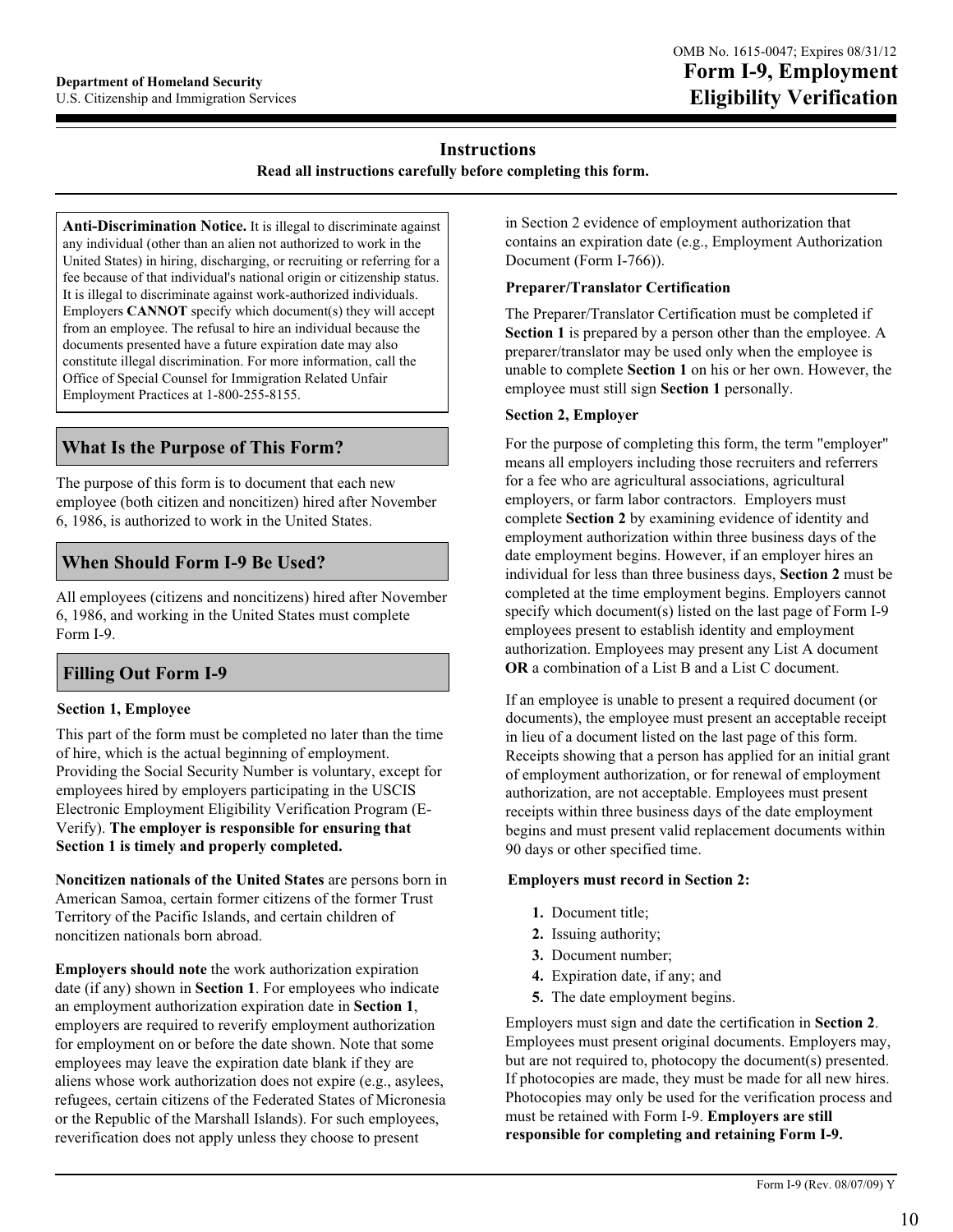**For more detailed information, you may refer to the**  *USCIS Handbook for Employers* **(Form M-274). You may obtain the handbook using the contact information found under the header "USCIS Forms and Information."**

#### **Section 3, Updating and Reverification**

Employers must complete **Section 3** when updating and/or reverifying Form I-9. Employers must reverify employment authorization of their employees on or before the work authorization expiration date recorded in **Section 1** (if any). Employers **CANNOT** specify which document(s) they will accept from an employee.

- **A.** If an employee's name has changed at the time this form is being updated/reverified, complete Block A.
- **B.** If an employee is rehired within three years of the date this form was originally completed and the employee is still authorized to be employed on the same basis as previously indicated on this form (updating), complete Block B and the signature block.
- **C.** If an employee is rehired within three years of the date at 8 CFR 274a.2. this form was originally completed and the employee's work authorization has expired **or** if a current employee's work authorization is about to expire (reverification), complete Block B; and:
	- **1.** Examine any document that reflects the employee is authorized to work in the United States (see List A **or** C);
	- **2.** Record the document title, document number, and expiration date (if any) in Block C; and
	- **3.** Complete the signature block.

Note that for reverification purposes, employers have the option of completing a new Form I-9 instead of completing **Section 3.** 

#### **What Is the Filing Fee?**

There is no associated filing fee for completing Form I-9. This form is not filed with USCIS or any government agency. Form I-9 must be retained by the employer and made available for inspection by U.S. Government officials as specified in the Privacy Act Notice below.

#### **USCIS Forms and Information**

To order USCIS forms, you can download them from our website at www.uscis.gov/forms or call our toll-free number at 1-800-870-3676. You can obtain information about Form I-9 from our website at www.uscis.gov or by calling 1-888-464-4218.

Information about E-Verify, a free and voluntary program that allows participating employers to electronically verify the employment eligibility of their newly hired employees, can be obtained from our website at www.uscis.gov/e-verify or by calling 1-888-464-4218.

General information on immigration laws, regulations, and procedures can be obtained by telephoning our National Customer Service Center at 1-800-375-5283 or visiting our Internet website at www.uscis.gov.

#### **Photocopying and Retaining Form I-9**

A blank Form I-9 may be reproduced, provided both sides are copied. The Instructions must be available to all employees completing this form. Employers must retain completed Form I-9s for three years after the date of hire or one year after the date employment ends, whichever is later.

Form I-9 may be signed and retained electronically, as authorized in Department of Homeland Security regulations

#### **Privacy Act Notice**

The authority for collecting this information is the Immigration Reform and Control Act of 1986, Pub. L. 99-603 (8 USC 1324a).

This information is for employers to verify the eligibility of individuals for employment to preclude the unlawful hiring, or recruiting or referring for a fee, of aliens who are not authorized to work in the United States.

This information will be used by employers as a record of their basis for determining eligibility of an employee to work in the United States. The form will be kept by the employer and made available for inspection by authorized officials of the Department of Homeland Security, Department of Labor, and Office of Special Counsel for Immigration-Related Unfair Employment Practices.

Submission of the information required in this form is voluntary. However, an individual may not begin employment unless this form is completed, since employers are subject to civil or criminal penalties if they do not comply with the Immigration Reform and Control Act of 1986.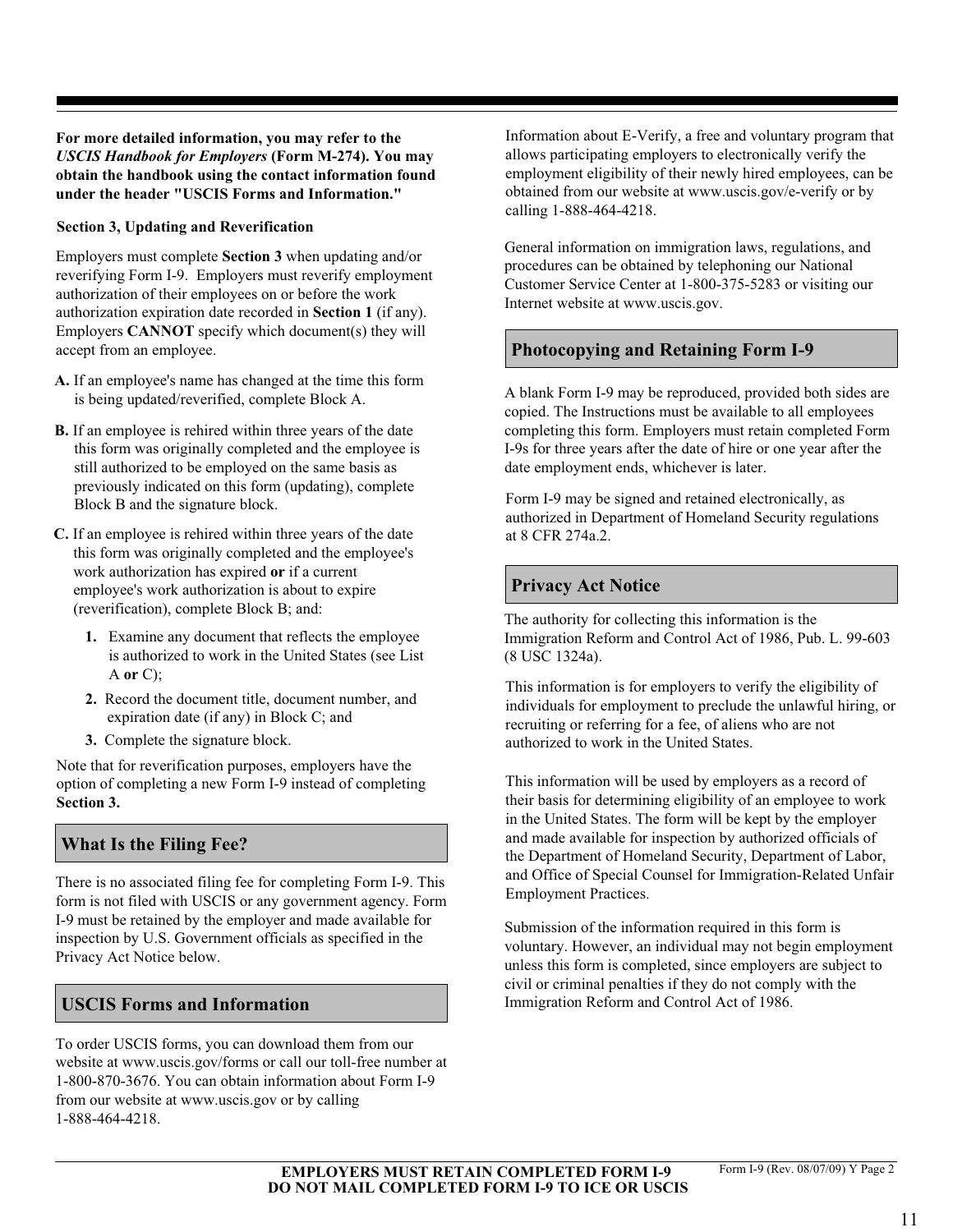### **Paperwork Reduction Act**

An agency may not conduct or sponsor an information collection and a person is not required to respond to a collection of information unless it displays a currently valid OMB control number. The public reporting burden for this collection of information is estimated at 12 minutes per response, including the time for reviewing instructions and completing and submitting the form. Send comments regarding this burden estimate or any other aspect of this collection of information, including suggestions for reducing this burden, to: U.S. Citizenship and Immigration Services, Regulatory Management Division, 111 Massachusetts Avenue, N.W., 3rd Floor, Suite 3008, Washington, DC 20529-2210. OMB No. 1615-0047. **Do not mail your completed Form I-9 to this address.**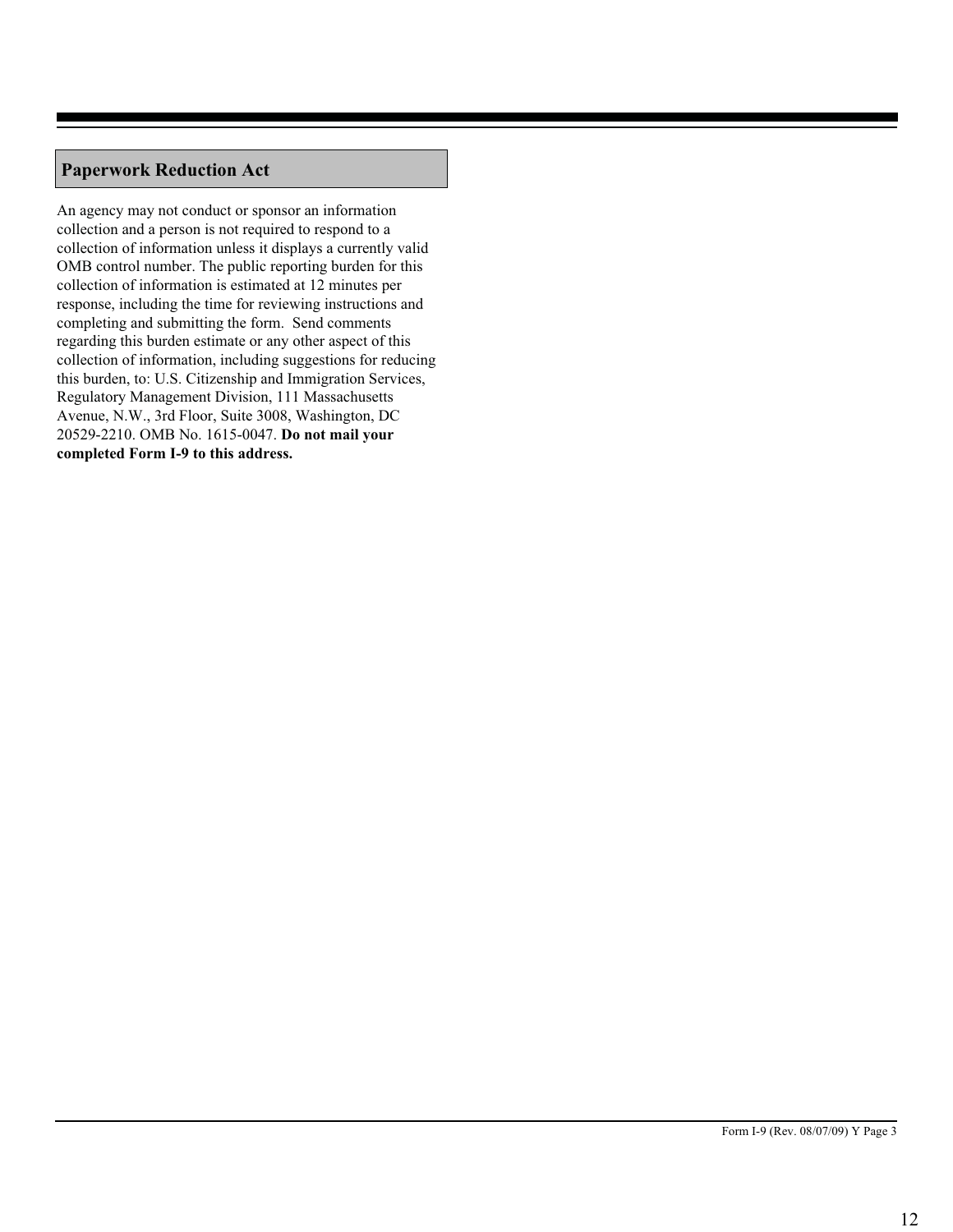**Read instructions carefully before completing this form. The instructions must be available during completion of this form.** 

**ANTI-DISCRIMINATION NOTICE: It is illegal to discriminate against work-authorized individuals. Employers CANNOT specify which document(s) they will accept from an employee. The refusal to hire an individual because the documents have a future expiration date may also constitute illegal discrimination.**

| Section 1. Employee Information and Verification (To be completed and signed by employee at the time employment begins.)                                                                                                                                                                                                                                                                                                                                  |            |                                                                                                      |                                                                                                                                                                                                                                                             |                                   |                                                                             |
|-----------------------------------------------------------------------------------------------------------------------------------------------------------------------------------------------------------------------------------------------------------------------------------------------------------------------------------------------------------------------------------------------------------------------------------------------------------|------------|------------------------------------------------------------------------------------------------------|-------------------------------------------------------------------------------------------------------------------------------------------------------------------------------------------------------------------------------------------------------------|-----------------------------------|-----------------------------------------------------------------------------|
| Print Name: Last                                                                                                                                                                                                                                                                                                                                                                                                                                          | First      |                                                                                                      | Middle Initial                                                                                                                                                                                                                                              | Maiden Name                       |                                                                             |
|                                                                                                                                                                                                                                                                                                                                                                                                                                                           |            |                                                                                                      |                                                                                                                                                                                                                                                             |                                   |                                                                             |
| Address (Street Name and Number)                                                                                                                                                                                                                                                                                                                                                                                                                          |            |                                                                                                      | Apt. #                                                                                                                                                                                                                                                      |                                   | Date of Birth (month/day/year)                                              |
| City                                                                                                                                                                                                                                                                                                                                                                                                                                                      | State      |                                                                                                      | Zip Code                                                                                                                                                                                                                                                    | Social Security #                 |                                                                             |
| I am aware that federal law provides for<br>imprisonment and/or fines for false statements or<br>use of false documents in connection with the<br>completion of this form.                                                                                                                                                                                                                                                                                |            |                                                                                                      | A citizen of the United States<br>A noncitizen national of the United States (see instructions)<br>A lawful permanent resident (Alien #)<br>An alien authorized to work (Alien # or Admission #)<br>until (expiration date, if applicable - month/day/year) |                                   | I attest, under penalty of perjury, that I am (check one of the following): |
| <b>Employee's Signature</b>                                                                                                                                                                                                                                                                                                                                                                                                                               |            | Date (month/day/year)                                                                                |                                                                                                                                                                                                                                                             |                                   |                                                                             |
| Preparer and/or Translator Certification (To be completed and signed if Section 1 is prepared by a person other than the employee.) I attest, under<br>penalty of perjury, that I have assisted in the completion of this form and that to the best of my knowledge the information is true and correct.<br>Preparer's/Translator's Signature                                                                                                             |            | Print Name                                                                                           |                                                                                                                                                                                                                                                             |                                   |                                                                             |
| Address (Street Name and Number, City, State, Zip Code)                                                                                                                                                                                                                                                                                                                                                                                                   |            |                                                                                                      |                                                                                                                                                                                                                                                             | Date (month/day/year)             |                                                                             |
| Section 2. Employer Review and Verification (To be completed and signed by employer. Examine one document from List A OR<br>examine one document from List B and one from List C, as listed on the reverse of this form, and record the title, number, and<br>expiration date, if any, of the document(s).)<br>List A<br>Document title:<br>Issuing authority:<br>Document #:<br>Expiration Date $(if\,any)$ :<br>Document#:<br>Expiration Date (if any): | <b>OR</b>  | List B                                                                                               | <b>AND</b>                                                                                                                                                                                                                                                  |                                   | List C                                                                      |
| CERTIFICATION: I attest, under penalty of perjury, that I have examined the document(s) presented by the above-named employee, that<br>the above-listed document(s) appear to be genuine and to relate to the employee named, that the employee began employment on<br>(month/day/year)<br>employment agencies may omit the date the employee began employment.)<br>Signature of Employer or Authorized Representative                                    | Print Name | and that to the best of my knowledge the employee is authorized to work in the United States. (State |                                                                                                                                                                                                                                                             | Title                             |                                                                             |
| Business or Organization Name and Address (Street Name and Number, City, State, Zip Code)                                                                                                                                                                                                                                                                                                                                                                 |            |                                                                                                      |                                                                                                                                                                                                                                                             |                                   | Date (month/day/year)                                                       |
| <b>Section 3. Updating and Reverification</b> (To be completed and signed by employer.)                                                                                                                                                                                                                                                                                                                                                                   |            |                                                                                                      |                                                                                                                                                                                                                                                             |                                   |                                                                             |
| A. New Name (if applicable)                                                                                                                                                                                                                                                                                                                                                                                                                               |            |                                                                                                      |                                                                                                                                                                                                                                                             |                                   | B. Date of Rehire (month/day/year) (if applicable)                          |
| C. If employee's previous grant of work authorization has expired, provide the information below for the document that establishes current employment authorization.<br>Document Title:                                                                                                                                                                                                                                                                   |            | Document#:                                                                                           |                                                                                                                                                                                                                                                             | Expiration Date <i>(if any)</i> : |                                                                             |
| I attest, under penalty of perjury, that to the best of my knowledge, this employee is authorized to work in the United States, and if the employee presented<br>document(s), the document(s) I have examined appear to be genuine and to relate to the individual.                                                                                                                                                                                       |            |                                                                                                      |                                                                                                                                                                                                                                                             |                                   |                                                                             |
| Signature of Employer or Authorized Representative                                                                                                                                                                                                                                                                                                                                                                                                        |            |                                                                                                      |                                                                                                                                                                                                                                                             |                                   | Date (month/day/year)                                                       |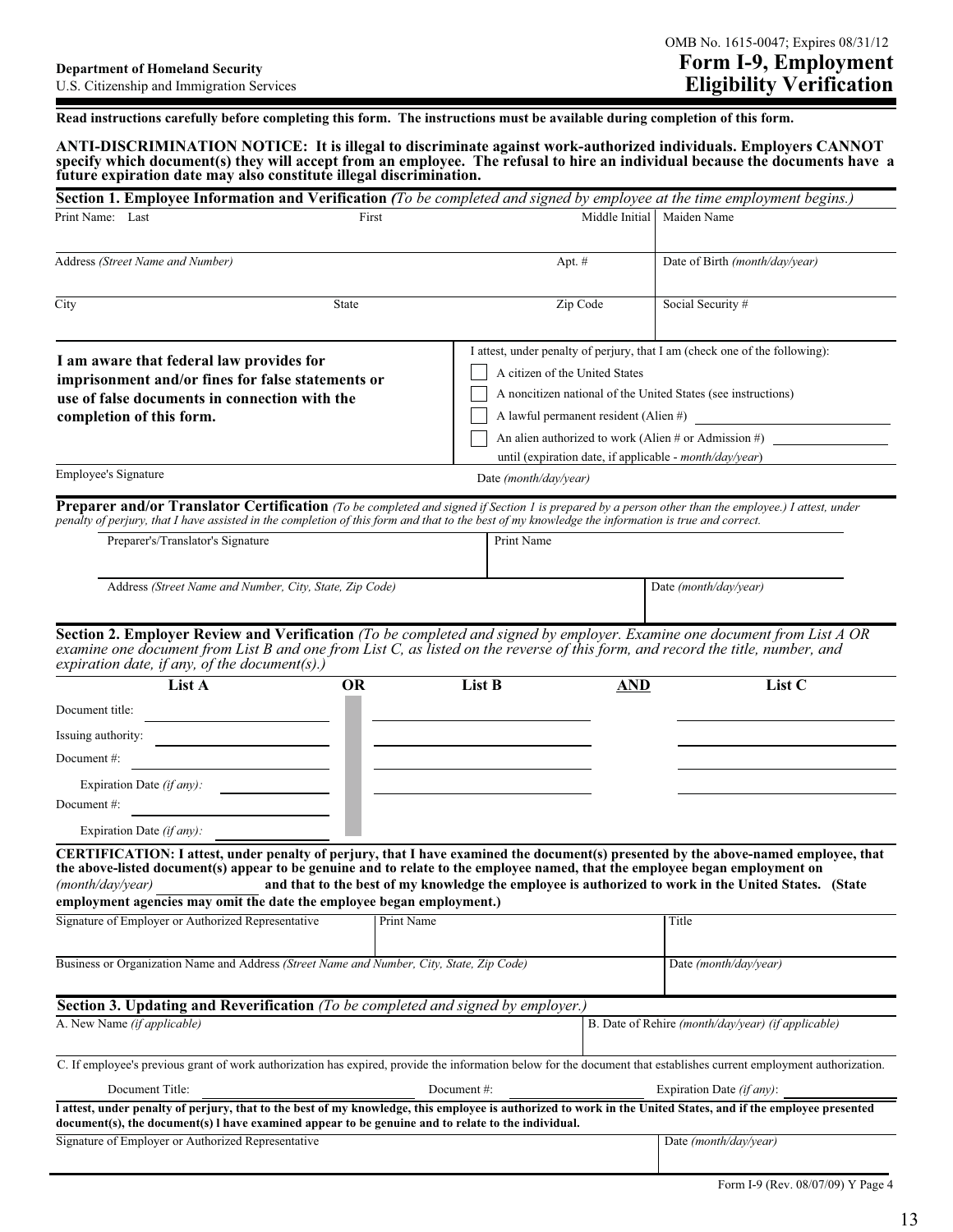|                                                                                                                   |                                                                                              | All documents must be unexpired                                                                                                                                                                        |                                                                                  |                                                                                                                                                                               |  |  |  |
|-------------------------------------------------------------------------------------------------------------------|----------------------------------------------------------------------------------------------|--------------------------------------------------------------------------------------------------------------------------------------------------------------------------------------------------------|----------------------------------------------------------------------------------|-------------------------------------------------------------------------------------------------------------------------------------------------------------------------------|--|--|--|
| <b>LIST A</b>                                                                                                     |                                                                                              | <b>LIST B</b>                                                                                                                                                                                          |                                                                                  | <b>LIST C</b>                                                                                                                                                                 |  |  |  |
| <b>Documents that Establish Both</b><br><b>Identity and Employment</b><br>Authorization                           | <b>OR</b>                                                                                    | <b>Documents that Establish</b><br>Identity                                                                                                                                                            | <b>Documents that Establish</b><br><b>Employment Authorization</b><br><b>AND</b> |                                                                                                                                                                               |  |  |  |
| 1. U.S. Passport or U.S. Passport Card<br>2. Permanent Resident Card or Alien                                     |                                                                                              | 1. Driver's license or ID card issued by<br>a State or outlying possession of the<br>United States provided it contains a<br>photograph or information such as<br>name, date of birth, gender, height, |                                                                                  | 1. Social Security Account Number<br>card other than one that specifies<br>on the face that the issuance of the<br>card does not authorize<br>employment in the United States |  |  |  |
| Registration Receipt Card (Form<br>$I-551)$                                                                       |                                                                                              | eye color, and address                                                                                                                                                                                 |                                                                                  | 2. Certification of Birth Abroad                                                                                                                                              |  |  |  |
| 3. Foreign passport that contains a<br>temporary I-551 stamp or temporary<br>I-551 printed notation on a machine- |                                                                                              | 2. ID card issued by federal, state or<br>local government agencies or<br>entities, provided it contains a<br>photograph or information such as                                                        |                                                                                  | issued by the Department of State<br>(Form FS-545)                                                                                                                            |  |  |  |
| readable immigrant visa                                                                                           |                                                                                              | name, date of birth, gender, height,<br>eye color, and address                                                                                                                                         |                                                                                  | 3. Certification of Report of Birth<br>issued by the Department of State                                                                                                      |  |  |  |
| 4. Employment Authorization Document<br>that contains a photograph (Form                                          |                                                                                              | 3. School ID card with a photograph                                                                                                                                                                    |                                                                                  | (Form DS-1350)                                                                                                                                                                |  |  |  |
| $I-766$                                                                                                           |                                                                                              | 4. Voter's registration card<br>4. Original or certified copy of birth                                                                                                                                 |                                                                                  |                                                                                                                                                                               |  |  |  |
| 5. In the case of a nonimmigrant alien<br>authorized to work for a specific                                       |                                                                                              | 5. U.S. Military card or draft record                                                                                                                                                                  |                                                                                  | certificate issued by a State,<br>county, municipal authority, or<br>territory of the United States<br>bearing an official seal                                               |  |  |  |
| employer incident to status, a foreign<br>passport with Form I-94 or Form                                         |                                                                                              | 6. Military dependent's ID card                                                                                                                                                                        |                                                                                  |                                                                                                                                                                               |  |  |  |
| I-94A bearing the same name as the<br>passport and containing an<br>endorsement of the alien's                    |                                                                                              | 7. U.S. Coast Guard Merchant Mariner<br>Card                                                                                                                                                           |                                                                                  | 5. Native American tribal document                                                                                                                                            |  |  |  |
| nonimmigrant status, as long as the<br>period of endorsement has not yet                                          |                                                                                              | 8. Native American tribal document                                                                                                                                                                     |                                                                                  |                                                                                                                                                                               |  |  |  |
| employment is not in conflict with<br>any restrictions or limitations                                             | expired and the proposed<br>9. Driver's license issued by a Canadian<br>government authority |                                                                                                                                                                                                        |                                                                                  | 6. U.S. Citizen ID Card (Form I-197)                                                                                                                                          |  |  |  |
| identified on the form<br>6. Passport from the Federated States of                                                |                                                                                              | For persons under age 18 who<br>are unable to present a<br>document listed above:                                                                                                                      |                                                                                  | 7. Identification Card for Use of<br>Resident Citizen in the United<br>States (Form I-179)                                                                                    |  |  |  |
| Micronesia (FSM) or the Republic of<br>the Marshall Islands (RMI) with<br>Form I-94 or Form I-94A indicating      |                                                                                              | 10. School record or report card                                                                                                                                                                       |                                                                                  | 8. Employment authorization<br>document issued by the                                                                                                                         |  |  |  |
| nonimmigrant admission under the<br>Compact of Free Association                                                   | 11. Clinic, doctor, or hospital record                                                       |                                                                                                                                                                                                        |                                                                                  | Department of Homeland Security                                                                                                                                               |  |  |  |
| Between the United States and the<br>FSM or RMI                                                                   |                                                                                              | 12. Day-care or nursery school record                                                                                                                                                                  |                                                                                  |                                                                                                                                                                               |  |  |  |

# **LISTS OF ACCEPTABLE DOCUMENTS**

**Illustrations of many of these documents appear in Part 8 of the Handbook for Employers (M-274)**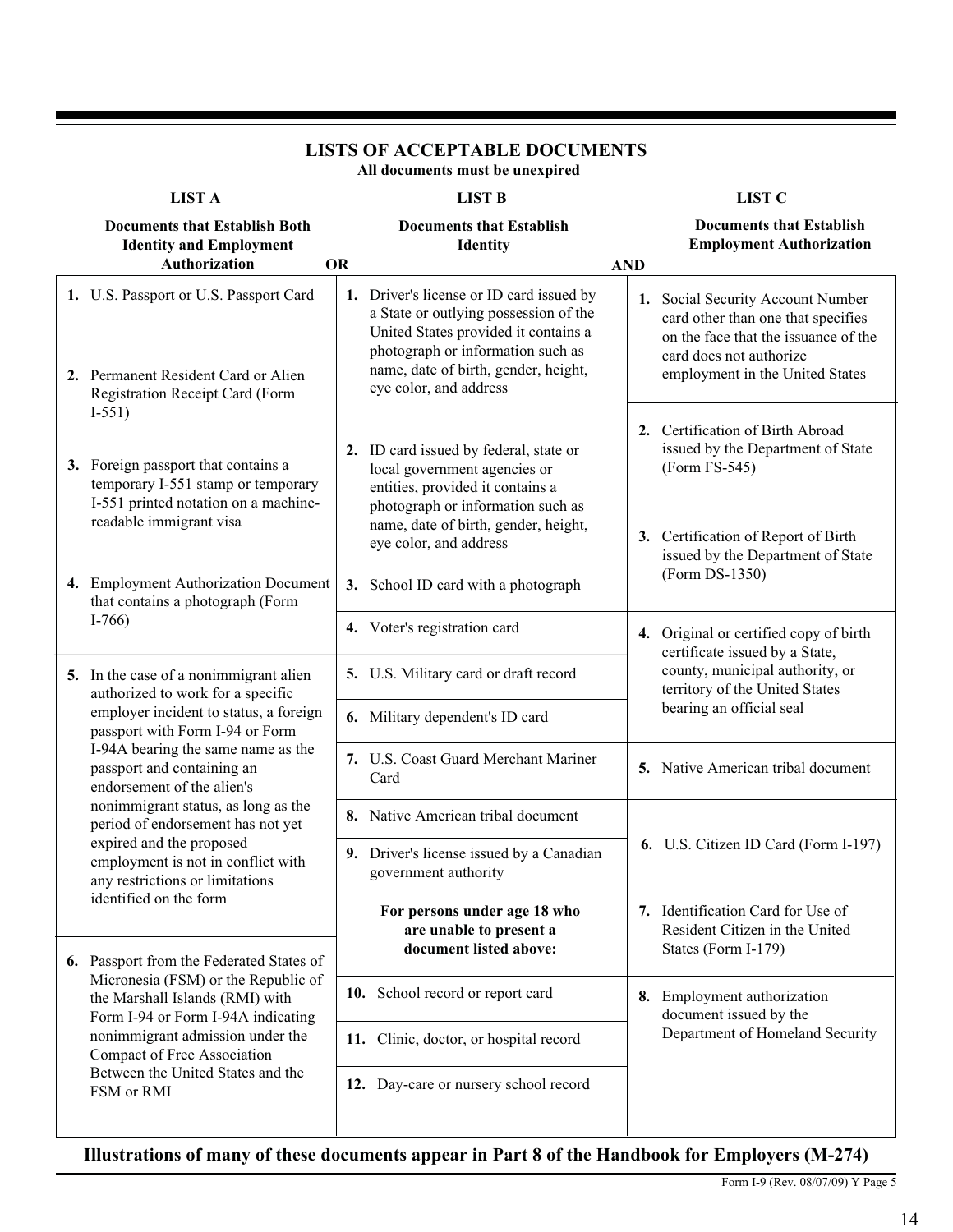# Form W-4 (2011)

Purpose. Complete Form W-4 so that your employer can withhold the correct federal income tax from your pay. Consider completing a new Form W-4 each year and when your personal or financial situation changes.

Exemption from withholding. If you are exempt, complete only lines 1, 2, 3, 4, and 7 and sign the form to validate it. Your exemption for 2011 expires February 16, 2012. See Pub. 505, Tax Withholding and Estimated Tax.

Note. If another person can claim you as a dependent on his or her tax return, you cannot claim exemption from withholding if your income exceeds \$950 and includes more than \$300 of unearned income (for example, interest and dividends).

Basic instructions. If you are not exempt, complete the Personal Allowances Worksheet below. The worksheets on page 2 further adjust your withholding allowances based on itemized deductions, certain credits, adjustments to income, or two-earners/multiple jobs situations.

Complete all worksheets that apply. However, you may claim fewer (or zero) allowances. For regular wages, withholding must be based on allowances you claimed and may not be a flat amount or percentage of wages.

Head of household. Generally, you may claim head of household filing status on your tax return only if you are unmarried and pay more than 50% of the costs of keeping up a home for yourself and your dependent(s) or other qualifying individuals. See Pub. 501, Exemptions, Standard Deduction, and Filing Information, for information.

Tax credits. You can take projected tax credits into account in figuring your allowable number of withholding allowances. Credits for child or dependent care expenses and the child tax credit may be claimed using the Personal Allowances Worksheet below. See Pub. 919,

How Do I Adjust My Tax Withholding, for information on converting your other credits into withholding allowances.

Nonwage income. If you have a large amount of nonwage income, such as interest or dividends, consider making estimated tax payments using

Form 1040-ES, Estimated Tax for Individuals. Otherwise, you may owe additional tax. If you have pension or annuity income, see Pub. 919 to find out if you should adjust your withholding on Form W-4 or W-4P.

Two earners or multiple jobs. If you have a working spouse or more than one job, figure the total number of allowances you are entitled to claim on all jobs using worksheets from only one Form W-4. Your withholding usually will be most accurate when all allowances are claimed on the Form W-4 for the highest paying job and zero allowances are claimed on the others. See Pub. 919 for details.

Nonresident alien. If you are a nonresident alien, see Notice 1392, Supplemental Form W-4 Instructions for Nonresident Aliens, before completing this form.

Check your withholding. After your Form W-4 takes effect, use Pub. 919 to see how the amount you are having withheld compares to your projected total tax for 2011. See Pub. 919, especially if your earnings exceed \$130,000 (Single) or \$180,000 (Married).

|                                                                                                                                                            |                                                                                                                                                                        | Personal Allowances Worksheet (Keep for your records.)                                                                          |                                              |                   |  |  |  |  |  |  |  |  |
|------------------------------------------------------------------------------------------------------------------------------------------------------------|------------------------------------------------------------------------------------------------------------------------------------------------------------------------|---------------------------------------------------------------------------------------------------------------------------------|----------------------------------------------|-------------------|--|--|--|--|--|--|--|--|
| A<br>Enter "1" for yourself if no one else can claim you as a dependent                                                                                    |                                                                                                                                                                        |                                                                                                                                 |                                              |                   |  |  |  |  |  |  |  |  |
| . You are single and have only one job; or                                                                                                                 |                                                                                                                                                                        |                                                                                                                                 |                                              |                   |  |  |  |  |  |  |  |  |
| . You are married, have only one job, and your spouse does not work; or<br>в<br>Enter "1" if:                                                              |                                                                                                                                                                        |                                                                                                                                 |                                              |                   |  |  |  |  |  |  |  |  |
|                                                                                                                                                            |                                                                                                                                                                        | • Your wages from a second job or your spouse's wages (or the total of both) are \$1,500 or less.                               |                                              |                   |  |  |  |  |  |  |  |  |
| Enter "1" for your spouse. But, you may choose to enter "-0-" if you are married and have either a working spouse or more<br>C                             |                                                                                                                                                                        |                                                                                                                                 |                                              |                   |  |  |  |  |  |  |  |  |
| than one job. (Entering "-0-" may help you avoid having too little tax withheld.)                                                                          |                                                                                                                                                                        |                                                                                                                                 |                                              |                   |  |  |  |  |  |  |  |  |
| D<br>Enter number of <b>dependents</b> (other than your spouse or yourself) you will claim on your tax return                                              | D                                                                                                                                                                      |                                                                                                                                 |                                              |                   |  |  |  |  |  |  |  |  |
| Е<br>Enter "1" if you will file as head of household on your tax return (see conditions under Head of household above)                                     | Е                                                                                                                                                                      |                                                                                                                                 |                                              |                   |  |  |  |  |  |  |  |  |
| Enter "1" if you have at least \$1,900 of child or dependent care expenses for which you plan to claim a credit                                            |                                                                                                                                                                        |                                                                                                                                 |                                              |                   |  |  |  |  |  |  |  |  |
| (Note. Do not include child support payments. See Pub. 503, Child and Dependent Care Expenses, for details.)                                               |                                                                                                                                                                        |                                                                                                                                 |                                              |                   |  |  |  |  |  |  |  |  |
| G                                                                                                                                                          | Child Tax Credit (including additional child tax credit). See Pub. 972, Child Tax Credit, for more information.                                                        |                                                                                                                                 |                                              |                   |  |  |  |  |  |  |  |  |
|                                                                                                                                                            | . If your total income will be less than \$61,000 (\$90,000 if married), enter "2" for each eligible child; then less "1" if you have three or more eligible children. |                                                                                                                                 |                                              |                   |  |  |  |  |  |  |  |  |
| • If your total income will be between \$61,000 and \$84,000 (\$90,000 and \$119,000 if married), enter "1" for each eligible                              |                                                                                                                                                                        |                                                                                                                                 |                                              |                   |  |  |  |  |  |  |  |  |
| child plus "1" <b>additional</b> if you have six or more eligible children.                                                                                |                                                                                                                                                                        | and the company of the company of the                                                                                           |                                              |                   |  |  |  |  |  |  |  |  |
| Add lines A through G and enter total here. (Note. This may be different from the number of exemptions you claim on your tax return.) ► H<br>н             |                                                                                                                                                                        |                                                                                                                                 |                                              |                   |  |  |  |  |  |  |  |  |
| For accuracy,                                                                                                                                              |                                                                                                                                                                        | . If you plan to itemize or claim adjustments to income and want to reduce your withholding, see the Deductions                 |                                              |                   |  |  |  |  |  |  |  |  |
| and Adjustments Worksheet on page 2.<br>complete all                                                                                                       |                                                                                                                                                                        | . If you have more than one job or are married and you and your spouse both work and the combined earnings from all jobs exceed |                                              |                   |  |  |  |  |  |  |  |  |
| worksheets                                                                                                                                                 |                                                                                                                                                                        | \$40,000 (\$10,000 if married), see the Two-Earners/Multiple Jobs Worksheet on page 2 to avoid having too little tax withheld.  |                                              |                   |  |  |  |  |  |  |  |  |
| that apply.                                                                                                                                                |                                                                                                                                                                        | . If neither of the above situations applies, stop here and enter the number from line H on line 5 of Form W-4 below.           |                                              |                   |  |  |  |  |  |  |  |  |
|                                                                                                                                                            |                                                                                                                                                                        | Cut here and give Form W-4 to your employer. Keep the top part for your records.                                                |                                              |                   |  |  |  |  |  |  |  |  |
|                                                                                                                                                            |                                                                                                                                                                        |                                                                                                                                 |                                              |                   |  |  |  |  |  |  |  |  |
|                                                                                                                                                            |                                                                                                                                                                        | <b>Employee's Withholding Allowance Certificate</b>                                                                             |                                              | OMB No. 1545-0074 |  |  |  |  |  |  |  |  |
| Department of the Treasury                                                                                                                                 |                                                                                                                                                                        | ▶ Whether you are entitled to claim a certain number of allowances or exemption from withholding is                             |                                              |                   |  |  |  |  |  |  |  |  |
| Internal Revenue Service<br>Type or print your first name and middle initial.                                                                              | Last name                                                                                                                                                              | subject to review by the IRS. Your employer may be required to send a copy of this form to the IRS.                             | 2 Your social security number                |                   |  |  |  |  |  |  |  |  |
|                                                                                                                                                            |                                                                                                                                                                        |                                                                                                                                 |                                              |                   |  |  |  |  |  |  |  |  |
| Home address (number and street or rural route)                                                                                                            |                                                                                                                                                                        |                                                                                                                                 |                                              |                   |  |  |  |  |  |  |  |  |
|                                                                                                                                                            |                                                                                                                                                                        | Single<br><b>Married</b><br>3 <sup>1</sup>                                                                                      | Married, but withhold at higher Single rate. |                   |  |  |  |  |  |  |  |  |
| City or town, state, and ZIP code                                                                                                                          |                                                                                                                                                                        | Note. If married, but legally separated, or spouse is a nonresident alien, check the "Single" box.                              |                                              |                   |  |  |  |  |  |  |  |  |
|                                                                                                                                                            |                                                                                                                                                                        | 4 If your last name differs from that shown on your social security card,                                                       |                                              |                   |  |  |  |  |  |  |  |  |
|                                                                                                                                                            |                                                                                                                                                                        | check here. You must call 1-800-772-1213 for a replacement card. ▶                                                              |                                              |                   |  |  |  |  |  |  |  |  |
| Total number of allowances you are claiming (from line <b>H</b> above or from the applicable worksheet on page 2)<br>5                                     |                                                                                                                                                                        |                                                                                                                                 | 5<br>\$                                      |                   |  |  |  |  |  |  |  |  |
| Additional amount, if any, you want withheld from each paycheck<br>6                                                                                       |                                                                                                                                                                        |                                                                                                                                 | 6                                            |                   |  |  |  |  |  |  |  |  |
| $\overline{\mathbf{r}}$<br>I claim exemption from withholding for 2011, and I certify that I meet both of the following conditions for exemption.          |                                                                                                                                                                        |                                                                                                                                 |                                              |                   |  |  |  |  |  |  |  |  |
| . Last year I had a right to a refund of all federal income tax withheld because I had no tax liability and                                                |                                                                                                                                                                        |                                                                                                                                 |                                              |                   |  |  |  |  |  |  |  |  |
| . This year I expect a refund of all federal income tax withheld because I expect to have no tax liability.                                                |                                                                                                                                                                        |                                                                                                                                 |                                              |                   |  |  |  |  |  |  |  |  |
|                                                                                                                                                            |                                                                                                                                                                        |                                                                                                                                 |                                              |                   |  |  |  |  |  |  |  |  |
| Under penalties of perjury, I declare that I have examined this certificate and to the best of my knowledge and belief, it is true, correct, and complete. |                                                                                                                                                                        |                                                                                                                                 |                                              |                   |  |  |  |  |  |  |  |  |
| <b>Employee's signature</b><br>(This form is not valid unless you sign it.) $\blacktriangleright$                                                          |                                                                                                                                                                        |                                                                                                                                 |                                              |                   |  |  |  |  |  |  |  |  |
|                                                                                                                                                            |                                                                                                                                                                        |                                                                                                                                 | Date $\blacktriangleright$                   |                   |  |  |  |  |  |  |  |  |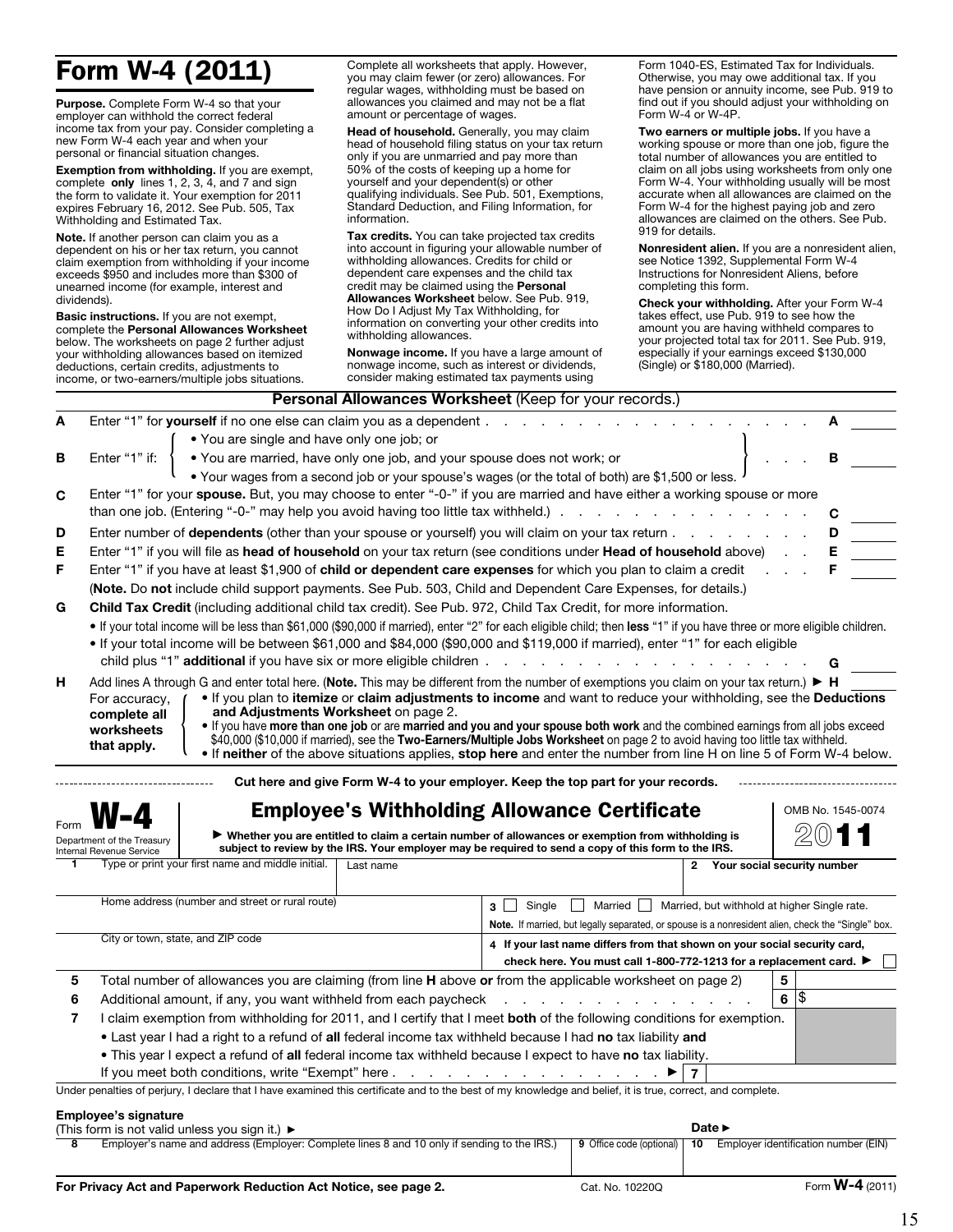|                | Form W-4 (2011)                                                                                                                                        |                          |                                                                                           |                          |                                                                                                                                                                                                                 |                          |                                          |                           | Page 2                   |
|----------------|--------------------------------------------------------------------------------------------------------------------------------------------------------|--------------------------|-------------------------------------------------------------------------------------------|--------------------------|-----------------------------------------------------------------------------------------------------------------------------------------------------------------------------------------------------------------|--------------------------|------------------------------------------|---------------------------|--------------------------|
|                |                                                                                                                                                        |                          |                                                                                           |                          | <b>Deductions and Adjustments Worksheet</b>                                                                                                                                                                     |                          |                                          |                           |                          |
|                |                                                                                                                                                        |                          |                                                                                           |                          | Note. Use this worksheet only if you plan to itemize deductions or claim certain credits or adjustments to income.                                                                                              |                          |                                          |                           |                          |
| 1              |                                                                                                                                                        |                          | <b>Contract</b>                                                                           |                          | Enter an estimate of your 2011 itemized deductions. These include qualifying home mortgage interest,<br>charitable contributions, state and local taxes, medical expenses in excess of 7.5% of your income, and |                          |                                          |                           |                          |
|                | miscellaneous deductions.                                                                                                                              |                          | \$<br>1                                                                                   |                          |                                                                                                                                                                                                                 |                          |                                          |                           |                          |
| 2              | \$11,600 if married filing jointly or qualifying widow(er)<br>\$8,500 if head of household<br>Enter:<br>\$5,800 if single or married filing separately |                          | 2                                                                                         |                          |                                                                                                                                                                                                                 |                          |                                          |                           |                          |
| З              |                                                                                                                                                        |                          | Subtract line 2 from line 1. If zero or less, enter "-0-"                                 |                          | and a state of the state of                                                                                                                                                                                     |                          |                                          | \$<br>3                   |                          |
| 4              |                                                                                                                                                        |                          |                                                                                           |                          | Enter an estimate of your 2011 adjustments to income and any additional standard deduction (see Pub. 919)                                                                                                       |                          |                                          | \$<br>4                   |                          |
| 5              |                                                                                                                                                        |                          |                                                                                           |                          | Add lines 3 and 4 and enter the total. (Include any amount for credits from the Converting Credits to                                                                                                           |                          |                                          |                           |                          |
|                |                                                                                                                                                        |                          | Withholding Allowances for 2011 Form W-4 Worksheet in Pub. 919.)                          |                          |                                                                                                                                                                                                                 | .                        |                                          | \$<br>5                   |                          |
| 6              |                                                                                                                                                        |                          |                                                                                           |                          | Enter an estimate of your 2011 nonwage income (such as dividends or interest)                                                                                                                                   |                          |                                          | $\bar{\mathfrak{s}}$<br>6 |                          |
| 7              |                                                                                                                                                        |                          | <b>Subtract</b> line 6 from line 5. If zero or less, enter "-0-"                          |                          | والمناول والمناول والمناول والمناول والمناولين                                                                                                                                                                  |                          |                                          | \$<br>$\overline{7}$      |                          |
| 8              |                                                                                                                                                        |                          |                                                                                           |                          | <b>Divide</b> the amount on line 7 by \$3,700 and enter the result here. Drop any fraction                                                                                                                      |                          |                                          | 8                         |                          |
| 9              |                                                                                                                                                        |                          |                                                                                           |                          | Enter the number from the <b>Personal Allowances Worksheet</b> , line H, page 1                                                                                                                                 |                          |                                          | 9                         |                          |
| 10             |                                                                                                                                                        |                          |                                                                                           |                          | Add lines 8 and 9 and enter the total here. If you plan to use the Two-Earners/Multiple Jobs Worksheet,                                                                                                         |                          |                                          |                           |                          |
|                |                                                                                                                                                        |                          |                                                                                           |                          | also enter this total on line 1 below. Otherwise, stop here and enter this total on Form W-4, line 5, page 1                                                                                                    |                          |                                          | 10                        |                          |
|                |                                                                                                                                                        |                          |                                                                                           |                          |                                                                                                                                                                                                                 |                          |                                          |                           |                          |
|                |                                                                                                                                                        |                          | Note. Use this worksheet only if the instructions under line H on page 1 direct you here. |                          | Two-Earners/Multiple Jobs Worksheet (See Two earners or multiple jobs on page 1.)                                                                                                                               |                          |                                          |                           |                          |
| 1              |                                                                                                                                                        |                          |                                                                                           |                          | Enter the number from line H, page 1 (or from line 10 above if you used the <b>Deductions and Adjustments Worksheet</b> )                                                                                       |                          |                                          | 1                         |                          |
| $\mathbf{2}$   |                                                                                                                                                        |                          |                                                                                           |                          | Find the number in Table 1 below that applies to the LOWEST paying job and enter it here. However, if                                                                                                           |                          |                                          |                           |                          |
|                |                                                                                                                                                        |                          |                                                                                           |                          | you are married filing jointly and wages from the highest paying job are \$65,000 or less, do not enter more                                                                                                    |                          |                                          |                           |                          |
|                | than "3"                                                                                                                                               |                          |                                                                                           |                          | and the state of                                                                                                                                                                                                |                          |                                          | $\mathbf{2}$              |                          |
| 3              |                                                                                                                                                        |                          |                                                                                           |                          | If line 1 is more than or equal to line 2, subtract line 2 from line 1. Enter the result here (if zero, enter                                                                                                   |                          |                                          |                           |                          |
|                |                                                                                                                                                        |                          |                                                                                           |                          | "-0-") and on Form W-4, line 5, page 1. Do not use the rest of this worksheet $\ldots$ , $\ldots$ , $\ldots$                                                                                                    |                          |                                          | 3                         |                          |
|                |                                                                                                                                                        |                          |                                                                                           |                          | Note. If line 1 is less than line 2, enter "-0-" on Form W-4, line 5, page 1. Complete lines 4 through 9 below to figure the additional                                                                         |                          |                                          |                           |                          |
|                |                                                                                                                                                        |                          | withholding amount necessary to avoid a year-end tax bill.                                |                          |                                                                                                                                                                                                                 |                          |                                          |                           |                          |
| 4              |                                                                                                                                                        |                          | Enter the number from line 2 of this worksheet                                            |                          |                                                                                                                                                                                                                 |                          |                                          |                           |                          |
| 5              |                                                                                                                                                        |                          | Enter the number from line 1 of this worksheet                                            |                          |                                                                                                                                                                                                                 | 5                        |                                          |                           |                          |
| 6              | <b>Subtract line 5 from line 4.</b>                                                                                                                    |                          | and a state                                                                               |                          |                                                                                                                                                                                                                 |                          |                                          | 6                         |                          |
| $\overline{7}$ |                                                                                                                                                        |                          |                                                                                           |                          | Find the amount in Table 2 below that applies to the HIGHEST paying job and enter it here $\ldots$                                                                                                              |                          |                                          | \$<br>7                   |                          |
| 8              |                                                                                                                                                        |                          |                                                                                           |                          | Multiply line 7 by line 6 and enter the result here. This is the additional annual withholding needed                                                                                                           |                          |                                          | \$<br>8                   |                          |
| 9              |                                                                                                                                                        |                          |                                                                                           |                          | Divide line 8 by the number of pay periods remaining in 2011. For example, divide by 26 if you are paid                                                                                                         |                          |                                          |                           |                          |
|                |                                                                                                                                                        |                          |                                                                                           |                          | every two weeks and you complete this form in December 2010. Enter the result here and on Form W-4,<br>line 6, page 1. This is the additional amount to be withheld from each paycheck                          |                          |                                          |                           |                          |
|                |                                                                                                                                                        |                          | Table 1                                                                                   |                          |                                                                                                                                                                                                                 |                          |                                          | \$<br>9                   |                          |
|                | <b>Married Filing Jointly</b>                                                                                                                          |                          | <b>All Others</b>                                                                         |                          | <b>Married Filing Jointly</b>                                                                                                                                                                                   |                          | Table 2                                  | <b>All Others</b>         |                          |
|                |                                                                                                                                                        |                          |                                                                                           |                          |                                                                                                                                                                                                                 |                          |                                          |                           |                          |
|                | If wages from LOWEST<br>paying job are-                                                                                                                | Enter on<br>line 2 above | If wages from LOWEST<br>paying job are-                                                   | Enter on<br>line 2 above | If wages from <b>HIGHEST</b><br>paying job are-                                                                                                                                                                 | Enter on<br>line 7 above | If wages from HIGHEST<br>paying job are- |                           | Enter on<br>line 7 above |

| If wages from LOWEST<br>paying job are- | Enter on<br>line 2 above | If wages from LOWEST<br>paying job are- | Enter on<br>line 2 above | If wages from <b>HIGHEST</b><br>paying job are- | Enter on<br>line 7 above | If wages from <b>HIGHEST</b><br>paying job are- | Enter on<br>line 7 above |
|-----------------------------------------|--------------------------|-----------------------------------------|--------------------------|-------------------------------------------------|--------------------------|-------------------------------------------------|--------------------------|
| $$0 - $5.000 -$                         | 0                        | $$0 - $8,000 -$                         | 0                        | $$0 - $65.000$                                  | \$560                    | $$0 - $35.000$                                  | \$560                    |
| $5,001 - 12,000 -$                      |                          | $8.001 - 15.000 -$                      |                          | 65.001 - 125.000                                | 930                      | 35.001 - 90.000                                 | 930                      |
| $12,001 - 22,000 -$                     | 2                        | $15,001 - 25,000 -$                     | 2                        | 125.001 - 185.000                               | 1,040                    | $90.001 - 165.000$                              | 1,040                    |
| $22.001 - 25.000 -$                     | 3                        | $25.001 - 30.000 -$                     | 3                        | 185.001 - 335.000                               | 1,220                    | 165.001 - 370.000                               | 1,220                    |
| $25.001 - 30.000 -$                     | 4                        | $30.001 - 40.000 -$                     | 4                        | 335,001 and over                                | 1,300                    | 370,001 and over                                | 1,300                    |
| $30.001 - 40.000 -$                     | 5                        | $40.001 - 50.000 -$                     | 5                        |                                                 |                          |                                                 |                          |
| $40.001 - 48.000 -$                     | 6                        | $50.001 - 65.000 -$                     | 6                        |                                                 |                          |                                                 |                          |
| 48.001 - 55.000 -                       |                          | $65.001 - 80.000 -$                     |                          |                                                 |                          |                                                 |                          |
| $55.001 - 65.000 -$                     | 8                        | $80.001 - 95.000 -$                     | 8                        |                                                 |                          |                                                 |                          |
| $65.001 - 72.000 -$                     | 9                        | $95.001 - 120.000 -$                    | 9                        |                                                 |                          |                                                 |                          |
| 72.001 - 85.000 -                       | 10                       | 120,001 and over                        | 10                       |                                                 |                          |                                                 |                          |
| 85,001 - 97,000 -                       | 11                       |                                         |                          |                                                 |                          |                                                 |                          |
| $97.001 - 110.000 -$                    | 12                       |                                         |                          |                                                 |                          |                                                 |                          |
| 110.001 -120.000 -                      | 13                       |                                         |                          |                                                 |                          |                                                 |                          |
| 120.001 -135.000 -                      | 14                       |                                         |                          |                                                 |                          |                                                 |                          |
| 135,001 and over                        | 15                       |                                         |                          |                                                 |                          |                                                 |                          |

Privacy Act and Paperwork<sup>1</sup> Reduction Act Notice. We ask for the information on this form to carry out the Internal Revenue laws of the United States. Internal Revenue Code sections 3402(f)(2) and 6109 and their regulations require you to provide this information; your employer uses it to determine your federal income tax withholding. Failure to provide a properly completed form will result in your being treated as a single person who claims no withholding allowances; providing fraudulent information may subject you to penalties. Routine uses of this information include giving it to the Department of Justice for civil and criminal litigation, to cities, states, the District of Columbia, and U.S. commonwealths and possessions for use in administering their tax laws; and to the Department of Health and Human Services for use in the National Directory of New Hires. We may also disclose this information to other countries under a tax treaty, to federal and state agencies to enforce federal nontax criminal laws, or to federal law enforcement and intelligence agencies to combat terrorism.

You are not required to provide the information requested on a form that is subject to the Paperwork Reduction Act unless the form displays a valid OMB control number. Books or records relating to a form or its instructions must be retained as long as their contents may become material in the administration of any Internal Revenue law. Generally, tax returns and return information are confidential, as required by Code section 6103.

The average time and expenses required to complete and file this form will vary depending on individual circumstances. For estimated averages, see the instructions for your income tax return.

If you have suggestions for making this form simpler, we would be happy to hear from you. See the instructions for your income tax return.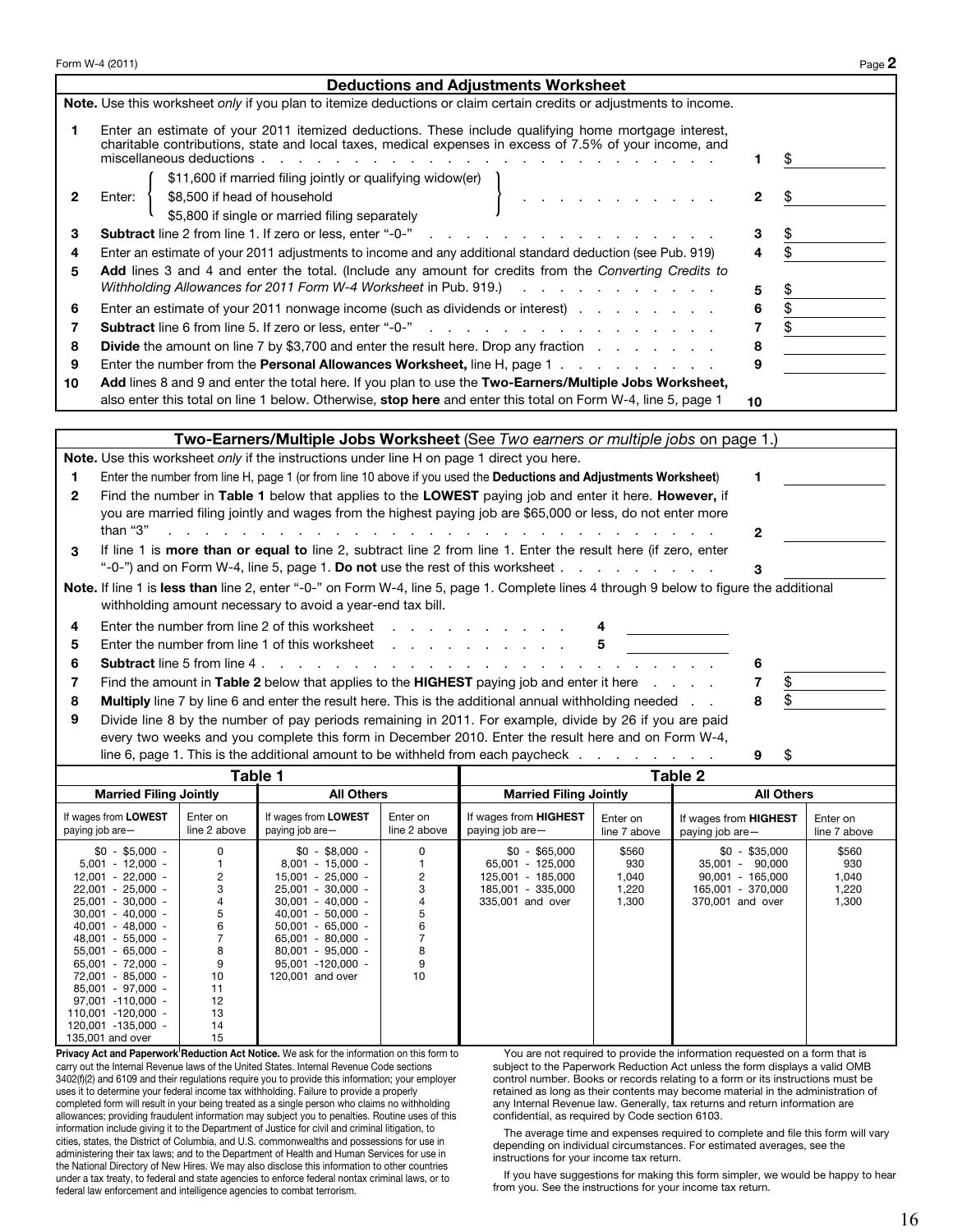#### **State of New Jersey - Division of Taxation Employee's Withholding Allowance Certificate**

| Employee's withholding Allowance Certificate                                                                                                                                                                                                                                                                                                                                                                                                                                                                                                                                                                                                                                                                                                                                                                                                                                                                                                                                                                                                                                                                                                                                                                                                                                                                                                   |                                                                                                                                                                                                                                                                                                                                                                                                                                                                                                                                                                                                                                                                                                                                                                                                                                                                                                                                                                                                                                                                                                                                                                                                                                                                                                                                                                                                                                                                                                                                                                                                                                                                                                                                          |    |                                           |                       |                                                                         |                  |                  |                  |                                       |                                                    |                  |                  |                       |
|------------------------------------------------------------------------------------------------------------------------------------------------------------------------------------------------------------------------------------------------------------------------------------------------------------------------------------------------------------------------------------------------------------------------------------------------------------------------------------------------------------------------------------------------------------------------------------------------------------------------------------------------------------------------------------------------------------------------------------------------------------------------------------------------------------------------------------------------------------------------------------------------------------------------------------------------------------------------------------------------------------------------------------------------------------------------------------------------------------------------------------------------------------------------------------------------------------------------------------------------------------------------------------------------------------------------------------------------|------------------------------------------------------------------------------------------------------------------------------------------------------------------------------------------------------------------------------------------------------------------------------------------------------------------------------------------------------------------------------------------------------------------------------------------------------------------------------------------------------------------------------------------------------------------------------------------------------------------------------------------------------------------------------------------------------------------------------------------------------------------------------------------------------------------------------------------------------------------------------------------------------------------------------------------------------------------------------------------------------------------------------------------------------------------------------------------------------------------------------------------------------------------------------------------------------------------------------------------------------------------------------------------------------------------------------------------------------------------------------------------------------------------------------------------------------------------------------------------------------------------------------------------------------------------------------------------------------------------------------------------------------------------------------------------------------------------------------------------|----|-------------------------------------------|-----------------------|-------------------------------------------------------------------------|------------------|------------------|------------------|---------------------------------------|----------------------------------------------------|------------------|------------------|-----------------------|
| $1.$ SS#                                                                                                                                                                                                                                                                                                                                                                                                                                                                                                                                                                                                                                                                                                                                                                                                                                                                                                                                                                                                                                                                                                                                                                                                                                                                                                                                       | 2. Filing Status: (Check only one box)                                                                                                                                                                                                                                                                                                                                                                                                                                                                                                                                                                                                                                                                                                                                                                                                                                                                                                                                                                                                                                                                                                                                                                                                                                                                                                                                                                                                                                                                                                                                                                                                                                                                                                   |    |                                           |                       |                                                                         |                  |                  |                  |                                       |                                                    |                  |                  |                       |
| Name                                                                                                                                                                                                                                                                                                                                                                                                                                                                                                                                                                                                                                                                                                                                                                                                                                                                                                                                                                                                                                                                                                                                                                                                                                                                                                                                           | 1. $\Box$ Single                                                                                                                                                                                                                                                                                                                                                                                                                                                                                                                                                                                                                                                                                                                                                                                                                                                                                                                                                                                                                                                                                                                                                                                                                                                                                                                                                                                                                                                                                                                                                                                                                                                                                                                         |    |                                           |                       |                                                                         |                  |                  |                  |                                       |                                                    |                  |                  |                       |
| Address                                                                                                                                                                                                                                                                                                                                                                                                                                                                                                                                                                                                                                                                                                                                                                                                                                                                                                                                                                                                                                                                                                                                                                                                                                                                                                                                        | $2. \Box$<br>3. I I                                                                                                                                                                                                                                                                                                                                                                                                                                                                                                                                                                                                                                                                                                                                                                                                                                                                                                                                                                                                                                                                                                                                                                                                                                                                                                                                                                                                                                                                                                                                                                                                                                                                                                                      |    |                                           |                       | Married/Civil Union Couple Joint<br>Married/Civil Union Couple Separate |                  |                  |                  |                                       |                                                    |                  |                  |                       |
|                                                                                                                                                                                                                                                                                                                                                                                                                                                                                                                                                                                                                                                                                                                                                                                                                                                                                                                                                                                                                                                                                                                                                                                                                                                                                                                                                | 4. l                                                                                                                                                                                                                                                                                                                                                                                                                                                                                                                                                                                                                                                                                                                                                                                                                                                                                                                                                                                                                                                                                                                                                                                                                                                                                                                                                                                                                                                                                                                                                                                                                                                                                                                                     |    | $\Box$ Head of Household                  |                       |                                                                         |                  |                  |                  |                                       |                                                    |                  |                  |                       |
| City                                                                                                                                                                                                                                                                                                                                                                                                                                                                                                                                                                                                                                                                                                                                                                                                                                                                                                                                                                                                                                                                                                                                                                                                                                                                                                                                           |                                                                                                                                                                                                                                                                                                                                                                                                                                                                                                                                                                                                                                                                                                                                                                                                                                                                                                                                                                                                                                                                                                                                                                                                                                                                                                                                                                                                                                                                                                                                                                                                                                                                                                                                          | 5. |                                           |                       |                                                                         |                  |                  |                  |                                       | Qualifying Widow(er)/Surviving Civil Union Partner |                  |                  |                       |
| 3. If you have chosen to use the chart from instruction A, enter the appropriate letter here $\ldots \ldots \ldots$   3.                                                                                                                                                                                                                                                                                                                                                                                                                                                                                                                                                                                                                                                                                                                                                                                                                                                                                                                                                                                                                                                                                                                                                                                                                       |                                                                                                                                                                                                                                                                                                                                                                                                                                                                                                                                                                                                                                                                                                                                                                                                                                                                                                                                                                                                                                                                                                                                                                                                                                                                                                                                                                                                                                                                                                                                                                                                                                                                                                                                          |    |                                           |                       |                                                                         |                  |                  |                  |                                       |                                                    |                  |                  |                       |
|                                                                                                                                                                                                                                                                                                                                                                                                                                                                                                                                                                                                                                                                                                                                                                                                                                                                                                                                                                                                                                                                                                                                                                                                                                                                                                                                                |                                                                                                                                                                                                                                                                                                                                                                                                                                                                                                                                                                                                                                                                                                                                                                                                                                                                                                                                                                                                                                                                                                                                                                                                                                                                                                                                                                                                                                                                                                                                                                                                                                                                                                                                          |    |                                           |                       |                                                                         |                  |                  |                  |                                       |                                                    |                  |                  |                       |
|                                                                                                                                                                                                                                                                                                                                                                                                                                                                                                                                                                                                                                                                                                                                                                                                                                                                                                                                                                                                                                                                                                                                                                                                                                                                                                                                                |                                                                                                                                                                                                                                                                                                                                                                                                                                                                                                                                                                                                                                                                                                                                                                                                                                                                                                                                                                                                                                                                                                                                                                                                                                                                                                                                                                                                                                                                                                                                                                                                                                                                                                                                          |    |                                           |                       |                                                                         |                  |                  |                  | \$                                    |                                                    |                  |                  |                       |
| 6. I claim exemption from withholding of NJ Gross Income Tax and I certify that I have met the<br>conditions in the instructions of the NJ-W4. If you have met the conditions, enter "EXEMPT" here $\dots$ 6.                                                                                                                                                                                                                                                                                                                                                                                                                                                                                                                                                                                                                                                                                                                                                                                                                                                                                                                                                                                                                                                                                                                                  |                                                                                                                                                                                                                                                                                                                                                                                                                                                                                                                                                                                                                                                                                                                                                                                                                                                                                                                                                                                                                                                                                                                                                                                                                                                                                                                                                                                                                                                                                                                                                                                                                                                                                                                                          |    |                                           |                       |                                                                         |                  |                  |                  |                                       |                                                    |                  |                  |                       |
| 7. Under penalties of perjury, I certify that I am entitled to the number of withholding allowances claimed on this certificate or entitled to<br>claim exempt status.                                                                                                                                                                                                                                                                                                                                                                                                                                                                                                                                                                                                                                                                                                                                                                                                                                                                                                                                                                                                                                                                                                                                                                         |                                                                                                                                                                                                                                                                                                                                                                                                                                                                                                                                                                                                                                                                                                                                                                                                                                                                                                                                                                                                                                                                                                                                                                                                                                                                                                                                                                                                                                                                                                                                                                                                                                                                                                                                          |    |                                           |                       |                                                                         |                  |                  |                  |                                       |                                                    |                  |                  |                       |
| Employee's Signature                                                                                                                                                                                                                                                                                                                                                                                                                                                                                                                                                                                                                                                                                                                                                                                                                                                                                                                                                                                                                                                                                                                                                                                                                                                                                                                           |                                                                                                                                                                                                                                                                                                                                                                                                                                                                                                                                                                                                                                                                                                                                                                                                                                                                                                                                                                                                                                                                                                                                                                                                                                                                                                                                                                                                                                                                                                                                                                                                                                                                                                                                          |    |                                           |                       |                                                                         | Date             |                  |                  |                                       |                                                    |                  |                  |                       |
| Employer's Name and Address                                                                                                                                                                                                                                                                                                                                                                                                                                                                                                                                                                                                                                                                                                                                                                                                                                                                                                                                                                                                                                                                                                                                                                                                                                                                                                                    |                                                                                                                                                                                                                                                                                                                                                                                                                                                                                                                                                                                                                                                                                                                                                                                                                                                                                                                                                                                                                                                                                                                                                                                                                                                                                                                                                                                                                                                                                                                                                                                                                                                                                                                                          |    |                                           |                       |                                                                         |                  |                  |                  | <b>Employer Identification Number</b> |                                                    |                  |                  |                       |
| Rate A.<br>underpayment on your return.<br>wages plus your taxable non-wage income will be \$20,000 or less for the current year.                                                                                                                                                                                                                                                                                                                                                                                                                                                                                                                                                                                                                                                                                                                                                                                                                                                                                                                                                                                                                                                                                                                                                                                                              | <b>BASIC INSTRUCTIONS</b><br>Line 1 Enter your name, address and social security number in the spaces provided.<br>Line 2 Check the box that indicates your filing status. If you checked Box 1 (Single) or Box 3 (Married/Civil Union Couple Separate) you will be withheld at<br>Note: If you have checked Box 2 (Married/Civil Union Couple Joint), Box 4 (Head of Household) or Box 5 (Qualifying<br>Widow(er)/Surviving Civil Union Partner) and either your spouse/civil union couple works or you have more than one job<br>or more than one source of income and the combined total of all wages is greater than \$50,000, see instruction A below.<br>If you do not complete Line 3, you will be withheld at Rate B.<br>Line 3 If you have chosen to use the wage chart below, enter the appropriate letter.<br>Line 4 Enter the number of allowances you are claiming. Entering a number on this line will decrease the amount of withholding and could result in an<br>Line 5 Enter the amount of additional withholdings you want deducted from each pay.<br>Line 6 Enter "EXEMPT" to indicate that you are exempt from New Jersey Gross Income Tax Withholdings, if you meet one of the following conditions:<br>• Your filing status is SINGLE or MARRIED/CIVIL UNION COUPLE SEPARATE and your wages plus your taxable non-wage<br>income will be \$10,000 or less for the current year.<br>. Your filing status is MARRIED JOINT/CIVIL UNION COUPLE, and your wages combined with your spouse's/civil union<br>partner wages plus your taxable non-wage income will be \$20,000 or less for the current year.<br>• Your filing status is HEAD OF HOUSEHOLD or QUALIFYING WIDOW(ER)/SURVIVING CIVIL UNION PARTNER and your |    |                                           |                       |                                                                         |                  |                  |                  |                                       |                                                    |                  |                  |                       |
| Your exemption is good for ONE year only. You must complete and submit a form each year certifying you have no New Jersey Gross Income Tax liability and<br>claim exemption from withholding. If you have questions about eligibility, filing status, withholding rates, etc. when completing this form, call the Division of<br>Taxation's Customer Service Center at 609-292-6400.<br><b>Instruction A - Wage Chart</b><br>This chart is designed to increase withholdings on your wages, if these wages will be taxed at a higher rate due to inclusion of other wages or income on<br>your NJ-1040 return. It is not intended to provide withholding for other income or wages. If you need additional withholdings for other income or wages<br>use Line 5 on the NJ-W4. This Wage Chart applies to taxpayers who are married/civil union couple filing jointly, heads of households or qualifying<br>widow(ers)/surviving civil union partner. Single individuals or married/civil union couples filing separate returns do not need to use this chart. If you<br>have indicated filing status #2, 4 or 5 on the above NJ-W4 and your taxable income is greater than \$50,000, you should strongly consider using the Wage<br>Chart. (See the Rate Tables on the reverse side to estimate your withholding amount).<br><b>WAGE CHART</b> |                                                                                                                                                                                                                                                                                                                                                                                                                                                                                                                                                                                                                                                                                                                                                                                                                                                                                                                                                                                                                                                                                                                                                                                                                                                                                                                                                                                                                                                                                                                                                                                                                                                                                                                                          |    |                                           |                       |                                                                         |                  |                  |                  |                                       |                                                    |                  |                  |                       |
| <b>HOW TO USE THE CHART</b>                                                                                                                                                                                                                                                                                                                                                                                                                                                                                                                                                                                                                                                                                                                                                                                                                                                                                                                                                                                                                                                                                                                                                                                                                                                                                                                    |                                                                                                                                                                                                                                                                                                                                                                                                                                                                                                                                                                                                                                                                                                                                                                                                                                                                                                                                                                                                                                                                                                                                                                                                                                                                                                                                                                                                                                                                                                                                                                                                                                                                                                                                          |    | <b>Total of All</b><br><b>Other Wages</b> | $\mathbf 0$<br>10,000 | 10,001<br>20,000                                                        | 20,001<br>30,000 | 30,001<br>40,000 | 40,001<br>50,000 | 50,001<br>60,000                      | 60,001<br>70,000                                   | 70,001<br>80,000 | 80,001<br>90,000 | <b>OVER</b><br>90,000 |
| 1) Find the amount of your wages in the left-hand column.                                                                                                                                                                                                                                                                                                                                                                                                                                                                                                                                                                                                                                                                                                                                                                                                                                                                                                                                                                                                                                                                                                                                                                                                                                                                                      |                                                                                                                                                                                                                                                                                                                                                                                                                                                                                                                                                                                                                                                                                                                                                                                                                                                                                                                                                                                                                                                                                                                                                                                                                                                                                                                                                                                                                                                                                                                                                                                                                                                                                                                                          |    | 0<br>10,000                               | в                     | в                                                                       | В                | в                | В                | В                                     | В                                                  | В                | В                | В                     |
| 2) Find the amount of the total for all other wages (including<br>your spouse's wages) along the top row.                                                                                                                                                                                                                                                                                                                                                                                                                                                                                                                                                                                                                                                                                                                                                                                                                                                                                                                                                                                                                                                                                                                                                                                                                                      |                                                                                                                                                                                                                                                                                                                                                                                                                                                                                                                                                                                                                                                                                                                                                                                                                                                                                                                                                                                                                                                                                                                                                                                                                                                                                                                                                                                                                                                                                                                                                                                                                                                                                                                                          | Υ  | 10,001<br>20,000<br>20,001                | В                     | В                                                                       | В                | В                | С                | С                                     | С                                                  | С                | С                | С                     |

**O U R**

30,000 30,001 40,000 40,001 50,000 50,001 60,000 60,001 70,000 70,001 80,000 80,001 90,000 over 90,000 B | B | B | A | A | D | D | D | D | D B | B | A | A | A | A | A | E | E | E B | C | A | A | A | A | A | E | E | E B | C | D | A | A | A | E | E | E | E B | C | D | A | A | E | E | E | E | E B | C | D | E | E | E | E | E | E | E B | C | D | E | E | E | E | E | E | E B | C | D | E | E | E | E | E | E | E

**W A G E S**

- 3) Follow along the row that contains your wages until you come to the column that contains the other wages.
- 4) This meeting point indicates the Withholding Table that best reflects your income situation.
- 5) If you have chosen this method, enter the "letter" of the withholding rate table on Line 3 of the NJ-W4.
- *NOTE***:** If your income situation substantially increases (or decreases) in the future, you should resubmit a revised NJ-W4 to your employer.

#### **THIS FORM MAY BE REPRODUCED**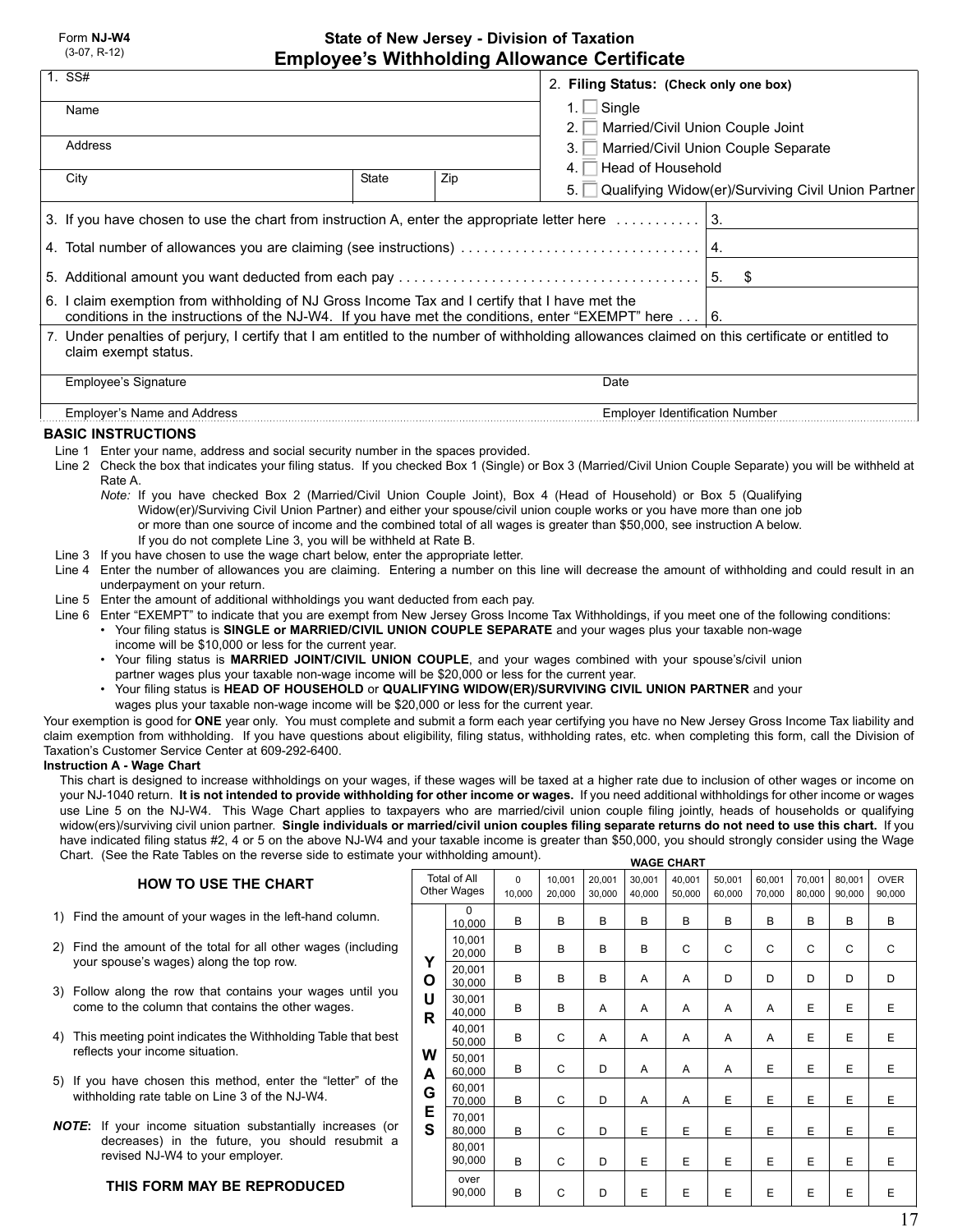### **RATE TABLES FOR WAGE CHART**

The rate tables listed below correspond to the letters in the Wage Chart on the front page. Use these to estimate the amount of withholding that will occur if you choose to use the wage chart. Compare this to your estimated income tax liability for your New Jersey Income Tax return to see if this is the correct amount of withholding that you should have.

|                                                  |                          |          |                            |          |                                                  |                        |                            | RATE 'A'                 |                          |          |                               |          |                                                  |                      |                        |                       |
|--------------------------------------------------|--------------------------|----------|----------------------------|----------|--------------------------------------------------|------------------------|----------------------------|--------------------------|--------------------------|----------|-------------------------------|----------|--------------------------------------------------|----------------------|------------------------|-----------------------|
|                                                  |                          |          |                            |          | <b>WEEKLY PAYROLL PERIOD (Allowance \$19.20)</b> |                        |                            |                          |                          |          |                               |          | <b>ANNUAL PAYROLL PERIOD (Allowance \$1,000)</b> |                      |                        |                       |
| If the amount of taxable<br>The amount of income |                          |          |                            |          |                                                  |                        |                            | If the amount of taxable |                          |          |                               |          |                                                  | The amount of income |                        |                       |
| wages is:                                        |                          |          |                            |          |                                                  | tax to be withheld is: |                            |                          | wages is:                |          |                               |          |                                                  |                      | tax to be withheld is: |                       |
|                                                  | Over                     |          | <b>But Not Over</b>        |          |                                                  |                        | <b>Of Excess Over</b>      |                          | Over                     |          | <b>But Not Over</b>           |          |                                                  |                      |                        | Of Excess Over        |
| \$                                               | 0                        | \$       | 384                        |          | 1.5%                                             | \$                     | 0                          | \$                       | 0                        | \$       | 20.000                        |          |                                                  | 1.5%                 | \$                     | 0                     |
| \$                                               | 384                      | \$       | 673                        | \$       | $5.76 + 2.0\%$                                   | \$                     | 384                        | \$                       | 20,000                   | \$       | 35,000                        | \$       | $300.00 + 2.0\%$                                 |                      | \$                     | 20,000                |
| \$                                               | 673                      | \$       | 769                        | \$       | $11.54 + 3.9\%$                                  | \$                     | 673                        | \$                       | 35,000                   | \$       | 40,000                        | \$       | $600.00 + 3.9\%$                                 |                      | \$                     | 35,000                |
| \$                                               | 769                      | \$       | 1,442                      | \$       | $15.28 + 6.1%$                                   | \$                     | 769                        | \$                       | 40,000                   | \$       | 75,000                        | \$       | 795.00 + 6.1%                                    |                      | \$                     | 40,000                |
| \$                                               | 1,442                    |          |                            | \$       | $56.34 + 7.0\%$                                  | \$                     | 1,442                      | \$                       | 75,000                   |          |                               | \$       | $2,930.00 + 7.0\%$                               |                      | \$                     | 75,000                |
| \$                                               | 9,615                    |          |                            | \$       | $628.45 + 9.9\%$                                 | \$                     | 9,615                      | \$                       | 500,000                  |          |                               |          | $$32.680.00 + 9.9\%$                             |                      | \$                     | 500,000               |
|                                                  |                          |          |                            |          |                                                  |                        |                            | RATE 'B'                 |                          |          |                               |          |                                                  |                      |                        |                       |
|                                                  |                          |          |                            |          |                                                  |                        |                            |                          |                          |          |                               |          |                                                  |                      |                        |                       |
|                                                  |                          |          |                            |          | <b>WEEKLY PAYROLL PERIOD (Allowance \$19.20)</b> |                        |                            |                          |                          |          |                               |          | ANNUAL PAYROLL PERIOD (Allowance \$1,000)        |                      |                        |                       |
|                                                  | If the amount of taxable |          |                            |          | The amount of income                             |                        |                            |                          | If the amount of taxable |          |                               |          |                                                  |                      | The amount of income   |                       |
|                                                  | wages is:                |          |                            |          | tax to be withheld is:                           |                        |                            |                          | wages is:                |          |                               |          |                                                  |                      | tax to be withheld is: |                       |
|                                                  | Over                     |          | <b>But Not Over</b>        |          |                                                  |                        | <b>Of Excess Over</b>      |                          | Over                     |          | <b>But Not Over</b>           |          |                                                  |                      |                        | <b>Of Excess Over</b> |
| \$                                               | $\mathbf 0$              | \$       | 384                        |          | 1.5%                                             | \$                     | 0                          | \$                       | $\Omega$                 | \$       | 20,000                        |          |                                                  | 1.5%                 | \$                     | 0                     |
| \$                                               | 384                      | \$       | 961                        | \$       | $5.76 + 2.0\%$                                   | \$                     | 384                        | \$                       | 20,000                   | \$       | 50,000                        |          | $300.00 + 2.0\%$<br>\$                           |                      | \$                     | 20,000                |
| \$                                               | 961                      | \$       | 1,346                      | \$       | $17.30 + 2.7\%$                                  | \$                     | 961                        | \$                       | 50,000                   | \$       | 70,000                        |          | $900.00 + 2.7\%$<br>\$                           |                      | \$                     | 50,000                |
| \$                                               | 1,346                    | \$       | 1,538                      | \$       | $27.70 + 3.9\%$                                  | \$                     | 1,346                      | \$                       | 70,000                   | \$       | 80,000                        |          | $$1,440.00 + 3.9\%$                              |                      | \$                     | 70,000                |
| \$                                               | 1,538                    |          | 2,884                      | \$       | $35.18 + 6.1\%$                                  | \$                     | 1,538                      | \$                       | 80,000                   | \$       | 150,000                       |          | $$1,830.00 + 6.1\%$                              |                      | \$                     | 80,000                |
| \$                                               | 2,884                    |          |                            | \$       | $117.29 + 7.0\%$                                 | \$                     | 2,884                      | \$                       | 150,000                  |          |                               |          | $$6,100.00 + 7.0\%$                              |                      | \$                     | 150,000               |
| \$                                               | 9,615                    |          |                            | \$       | 588.46 + 9.9%                                    | \$                     | 9,615                      | \$                       | 500,000                  |          |                               |          | $$30,600.00 + 9.9\%$                             |                      | \$                     | 500,000               |
|                                                  |                          |          |                            |          |                                                  |                        |                            | <b>RATE 'C'</b>          |                          |          |                               |          |                                                  |                      |                        |                       |
|                                                  |                          |          |                            |          | <b>WEEKLY PAYROLL PERIOD (Allowance \$19.20)</b> |                        |                            |                          |                          |          |                               |          | ANNUAL PAYROLL PERIOD (Allowance \$1,000)        |                      |                        |                       |
|                                                  | If the amount of taxable |          |                            |          | The amount of income                             |                        |                            |                          | If the amount of taxable |          |                               |          |                                                  |                      | The amount of income   |                       |
| wages is:                                        |                          |          |                            |          | tax to be withheld is:                           |                        |                            |                          | wages is:                |          |                               |          |                                                  |                      | tax to be withheld is: |                       |
|                                                  | Over                     |          | <b>But Not Over</b>        |          |                                                  |                        | <b>Of Excess Over</b>      |                          | Over                     |          | <b>But Not Over</b>           |          |                                                  |                      |                        | <b>Of Excess Over</b> |
| \$                                               | 0                        | \$       | 384                        |          | 1.5%                                             | \$                     | 0                          | \$                       | 0                        | \$       | 20,000                        |          |                                                  | 1.5%                 | \$                     | 0                     |
| \$                                               | 384                      | \$       | 769                        | \$       | $5.76 + 2.3%$                                    | \$                     | 384                        | \$                       | 20,000                   | \$       | 40,000                        | \$       | $300.00 + 2.3\%$                                 |                      | \$                     | 20,000                |
| \$                                               | 769                      | \$       | 961                        | \$       | $14.62 + 2.8\%$                                  | \$                     | 769                        | \$                       | 40,000                   | \$       | 50,000                        | \$       | 760.00 + 2.8%                                    |                      | \$                     | 40,000                |
| \$                                               | 961                      | \$       | 1,153                      | \$       | $19.99 + 3.5\%$                                  | \$                     | 961                        | \$                       | 50,000                   | \$       | 60,000                        | \$       | $1,040.00 + 3.5\%$                               |                      | \$                     | 50,000                |
| \$                                               | 1,153                    | \$       | 2,884                      | \$       | $26.71 + 5.6\%$                                  | \$                     | 1,153                      | \$                       | 60,000                   | \$       | 150,000                       | \$       | $1,390.00 + 5.6\%$                               |                      | \$                     | 60,000                |
| \$                                               | 2,884                    |          |                            | \$       | $123.65 + 6.6\%$                                 | \$                     | 2,884                      | \$                       | 150,000                  |          |                               |          | $6,430.00 + 6.6\%$                               |                      | \$                     | 150,000               |
| \$                                               | 9,615                    |          |                            | \$       | 567.90 + 9.9%                                    | \$                     | 9,615                      | \$                       | 500,000                  |          |                               | \$       | 29,530.00 + 9.9%                                 |                      | \$                     | 500,000               |
|                                                  |                          |          |                            |          |                                                  |                        | <b>RATE</b>                | 'D'                      |                          |          |                               |          |                                                  |                      |                        |                       |
|                                                  |                          |          |                            |          | <b>WEEKLY PAYROLL PERIOD (Allowance \$19.20)</b> |                        |                            |                          |                          |          |                               |          | <b>ANNUAL PAYROLL PERIOD (Allowance \$1,000)</b> |                      |                        |                       |
|                                                  | If the amount of taxable |          |                            |          | The amount of income                             |                        |                            |                          | If the amount of taxable |          |                               |          |                                                  |                      | The amount of income   |                       |
| wages is:                                        |                          |          |                            |          | tax to be withheld is:                           |                        |                            |                          | wages is:                |          |                               |          |                                                  |                      | tax to be withheld is: |                       |
|                                                  | Over                     |          | <b>But Not Over</b>        |          |                                                  |                        | <b>Of Excess Over</b>      |                          | Over                     |          | <b>But Not Over</b>           |          |                                                  |                      |                        | Of Excess Over        |
| \$                                               | 0                        | \$       | 384                        |          | 1.5%                                             | \$                     | 0                          | \$                       | 0                        | \$       | 20,000                        |          |                                                  | 1.5%                 | \$                     | 0                     |
| \$                                               | 384                      | \$       | 769                        | \$       | $5.76 + 2.7\%$                                   | \$                     | 384                        | \$                       | 20,000                   | \$       | 40,000                        | \$       | $300.00 + 2.7\%$                                 |                      | \$                     | 20,000                |
| \$                                               | 769                      | \$       | 961                        | \$       | $16.16 + 3.4\%$                                  | \$                     | 769                        | \$                       | 40,000                   | \$       | 50,000                        | \$       | 840.00 + 3.4%                                    |                      | \$                     | 40,000                |
| \$                                               | 961                      | \$       | 1,153                      | \$       | $22.68 + 4.3\%$                                  | \$                     | 961                        | \$                       | 50,000                   | \$       | 60,000                        |          | $1,180.00 + 4.3\%$                               |                      | \$                     | 50,000                |
| \$                                               | 1,153                    | \$       | 2,884                      | \$       | $30.94 + 5.6\%$                                  | \$                     | 1,153                      | \$                       | 60,000                   | \$       | 150,000                       |          | $1,610.00 + 5.6\%$                               |                      | \$                     | 60,000                |
| \$                                               | 2,884                    |          |                            | \$       | $127.88 + 6.5%$                                  | \$                     | 2,884                      | \$                       | 150,000                  |          |                               |          | $6,650.00 + 6.5\%$                               |                      | \$                     | 150,000               |
| \$                                               | 9,615                    |          |                            | \$       | $565.40 + 9.9\%$                                 | \$                     | 9,615                      | \$                       | 500,000                  |          |                               |          | $$29,400.00 + 9.9\%$                             |                      | \$                     | 500,000               |
|                                                  |                          |          |                            |          |                                                  |                        |                            |                          |                          |          |                               |          |                                                  |                      |                        |                       |
|                                                  |                          |          |                            |          |                                                  |                        |                            | RATE 'E'                 |                          |          |                               |          |                                                  |                      |                        |                       |
|                                                  |                          |          |                            |          | <b>WEEKLY PAYROLL PERIOD (Allowance \$19.20)</b> |                        |                            |                          |                          |          |                               |          | <b>ANNUAL PAYROLL PERIOD (Allowance \$1,000)</b> |                      |                        |                       |
|                                                  | If the amount of taxable |          |                            |          | The amount of income<br>tax to be withheld is:   |                        |                            |                          | If the amount of taxable |          |                               |          |                                                  |                      | The amount of income   |                       |
| wages is:                                        |                          |          |                            |          |                                                  |                        |                            |                          | wages is:                |          |                               |          |                                                  |                      | tax to be withheld is: |                       |
|                                                  | Over<br>0                |          | <b>But Not Over</b><br>384 |          | 1.5%                                             |                        | <b>Of Excess Over</b><br>0 |                          | Over<br>0                |          | <b>But Not Over</b><br>20,000 |          |                                                  | 1.5%                 |                        | Of Excess Over        |
| \$                                               |                          | \$       | 673                        |          |                                                  | \$                     |                            | \$                       |                          | \$       |                               |          |                                                  |                      | \$                     | 0                     |
| \$                                               | 384<br>673               | \$<br>\$ | 1,923                      | \$       | $5.76 + 2.0\%$<br>$11.54 + 5.8\%$                | \$                     | 384<br>673                 | \$                       | 20,000<br>35,000         | \$<br>\$ | 35,000<br>100,000             | \$       | $300.00 + 2.0\%$<br>$600.00 + 5.8\%$             |                      | \$                     | 20,000                |
| \$<br>\$                                         | 1,923                    |          |                            | \$<br>\$ | $84.04 + 6.5%$                                   | \$<br>\$               | 1,923                      | \$<br>\$                 | 100,000                  |          |                               | \$<br>\$ | $4,370.00 + 6.5\%$                               |                      | \$<br>\$               | 35,000<br>100,000     |
| \$                                               | 9,615                    |          |                            | \$       | 584.20 + 9.9%                                    | \$                     | 9,615                      |                          | \$500,000                |          |                               |          | $$30,370.00 + 9.9\%$                             |                      | \$                     | 500,000               |
|                                                  |                          |          |                            |          |                                                  |                        |                            |                          |                          |          |                               |          |                                                  |                      |                        |                       |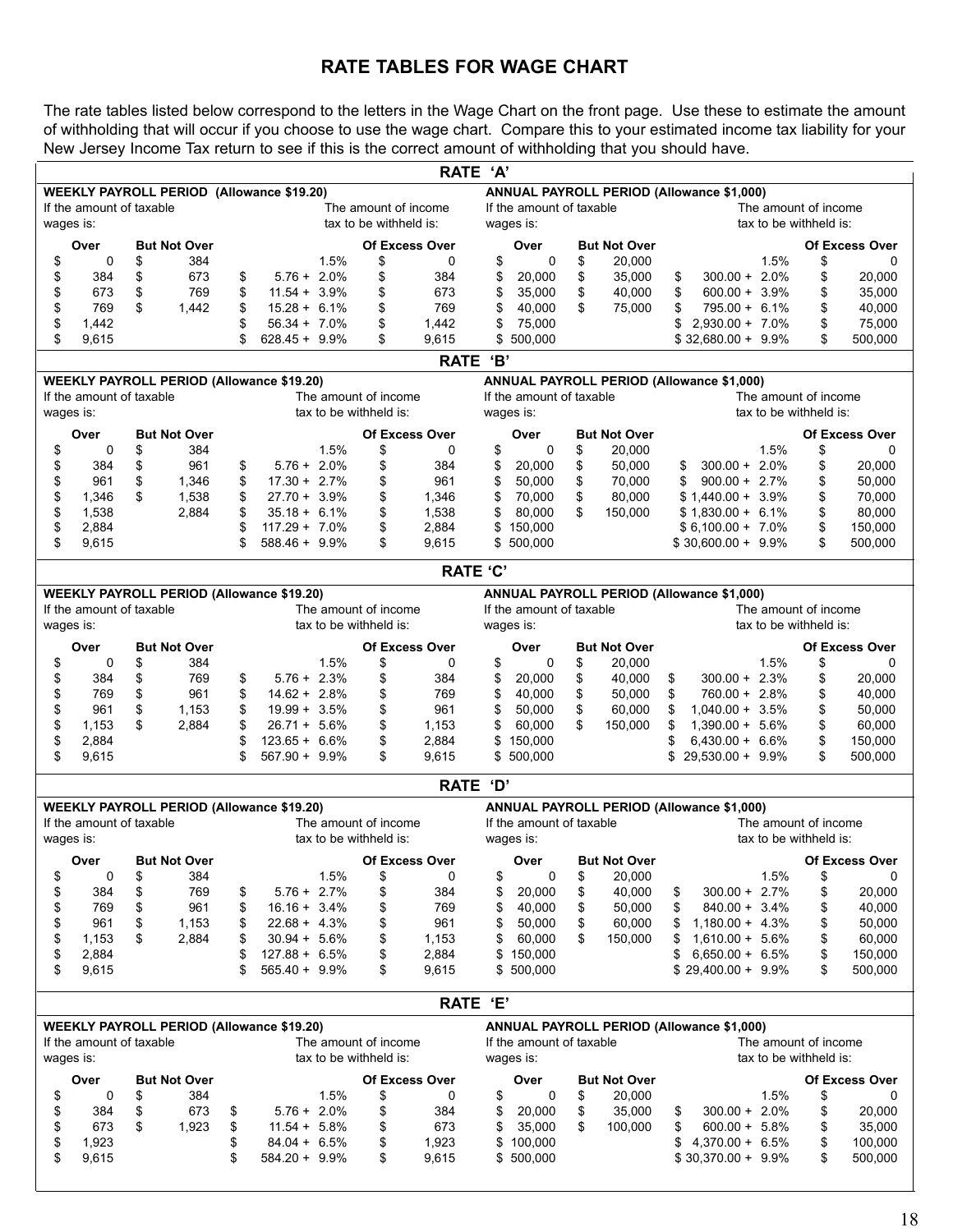report certain data. All information is reported in statistical form only. Please refer to the reverse side of this form for an explanation of selected terms. After completing, please sign,<br>data and return to the Depertmen The Personal Data Form (PDF) is used to record the personal information for all employees. Seton Hall University is an equal opportunity employer and is required by federal law to date and return to the Department of Human Resources, Martin House 366 South Orange Avenue, South Orange, NJ 07079

| Check appropriate box:<br><b>New Hire/Rehire</b><br><b>Employment Status Change</b><br>Name Change Only<br>$\Box$ Mr.<br>PERSONAL DATA                                                                                                                            | $\Box$ Mrs. $\Box$ Ms. $\Box$ Miss $\Box$ Dr. $\Box$ Monsignor                                                                                         | SHU ID#:<br>Hire/Effective Date:<br>Office Telephone #:                                                                                                                                                                                              | $\Box$ Reverend<br>$\lrcorner$ Sister                                                                                                                                                                                                                                                                                                                                                  |
|-------------------------------------------------------------------------------------------------------------------------------------------------------------------------------------------------------------------------------------------------------------------|--------------------------------------------------------------------------------------------------------------------------------------------------------|------------------------------------------------------------------------------------------------------------------------------------------------------------------------------------------------------------------------------------------------------|----------------------------------------------------------------------------------------------------------------------------------------------------------------------------------------------------------------------------------------------------------------------------------------------------------------------------------------------------------------------------------------|
| <b>Last Name</b>                                                                                                                                                                                                                                                  | <b>First Name</b>                                                                                                                                      |                                                                                                                                                                                                                                                      | M.I                                                                                                                                                                                                                                                                                                                                                                                    |
| NAME CHANGE: Legal documentation indicating name change is required for a list of acceptable documents see reverse side<br><b>New First Name/ Middle Initial</b><br><b>New Last Name</b>                                                                          |                                                                                                                                                        |                                                                                                                                                                                                                                                      |                                                                                                                                                                                                                                                                                                                                                                                        |
| <b>Address</b><br>Home Telephone Number<br>County<br><b>US. Veteran Status</b><br>Non Veteran<br>Vietnam-Era Veteran<br>Non Vietnam-Era Veteran<br>Disabled Vietnam-Era Veteran<br>Disabled Veteran (Non Vietnam Era)<br><b>EMERGENCY CONTACT</b><br>Name<br>Name | City<br><b>Marital Status</b><br>Married<br>Single<br><b>Disability Status</b><br>Sex<br>Male<br>Yes<br>Female<br>⊿ No<br>Relationship<br>Relationship | <b>Cell Phone Number</b><br><b>Vilitary Reserve Status</b><br>Not in Military Reserve<br>$\mathsf{\mathsf{\bot}}$ Active<br>Inactive-Subject to call<br>Inactive<br><b>Contact Number 1</b><br>$\mathbf{v}$<br>$\epsilon$<br><b>Contact Number 1</b> | <b>State</b><br>Zip Code<br><b>Ethnicity (See reverse for definition)</b><br>Hispanic or Latino<br>Not Hispanic or Latino<br>Race (Select all that apply)<br>American Indian or Alaska Native<br>Asian<br><b>Black or African American</b><br>Native Hawaiian or Other Pacific Islander<br>White<br><b>Contact Number 2</b><br>$\mathbf{r}$<br>$\mathbf{v}$<br><b>Contact Number 2</b> |
| <b>EDUCATION</b><br>Degree<br>Degree<br>Degree<br>Certificate/License                                                                                                                                                                                             | <b>Date Conferred</b><br>Date Conferred<br>Date Conferred<br><b>Date Conferred</b>                                                                     | <b>Granting Institution</b><br><b>Granting Institution</b><br><b>Granting Institution</b><br><b>Granting Institution</b>                                                                                                                             |                                                                                                                                                                                                                                                                                                                                                                                        |

\_\_\_\_\_\_\_\_\_\_\_\_\_\_\_\_\_\_\_\_\_\_\_\_\_\_\_\_\_\_\_\_\_\_\_\_\_\_\_\_\_\_\_\_\_\_\_\_\_\_\_\_\_ \_\_\_\_\_\_/\_\_\_\_\_\_\_\_/\_\_\_\_\_\_\_\_\_

19